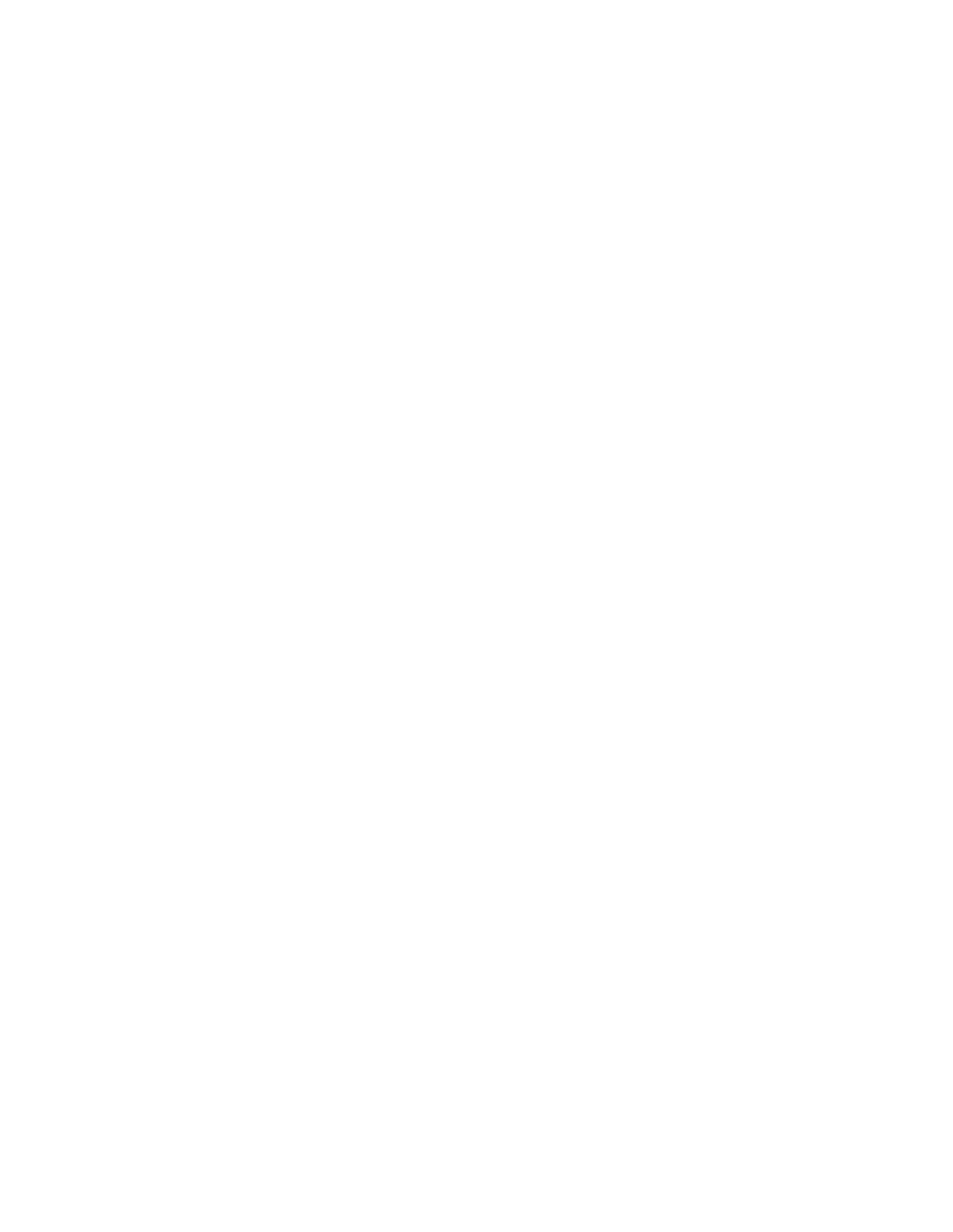## Environment and Energy

### *Brian Swett, Chief of Environment and Energy*

### *Cabinet Mission*

The mission of the Environment and Energy Cabinet is to coordinate several City departments and programs to enhance the sustainability, preserve historic and environmental resources, and protect the health, safety and environment of Boston; including its system of parks and open spaces. The Environment and Energy Cabinet includes initiatives that reduce energy use in municipal buildings and in the community with Renew Boston, engage the community on sustainability with Greenovate Boston, promote waste reduction and improve access to healthy foods.

| <b>Operating Budget</b>                                           | Program Name                                                       | Total Actual '11        | Total Actual '12        | Total Approp '13        | <b>Total Budget '14</b> |
|-------------------------------------------------------------------|--------------------------------------------------------------------|-------------------------|-------------------------|-------------------------|-------------------------|
| Capital Budget Expenditures<br><b>External Funds Expenditures</b> | <b>Environment Department</b><br><b>Inspectional Services Dept</b> | 1.251.527<br>15,544,855 | 1.499.490<br>15,576,293 | 2.077.449<br>16,333,034 | 2.067.089<br>17,586,431 |
|                                                                   | <b>Total</b>                                                       | 16,796,382              | 17,075,783              | 18,410,483              | 19,653,520              |
|                                                                   |                                                                    | Actual '11              | Actual '12              | <b>Estimated '13</b>    | Projected '14           |
|                                                                   | <b>Environment Department</b>                                      | 0                       | 89.741                  | 155,000                 | 359,401                 |
|                                                                   | <b>Total</b>                                                       | 0                       | 89,741                  | 155,000                 | 359,401                 |
|                                                                   |                                                                    | Total Actual '11        | <b>Total Actual '12</b> | Total Approp '13        | <b>Total Budget '14</b> |
|                                                                   | <b>Environment Department</b><br><b>Inspectional Services Dept</b> | 2.152.374<br>133,867    | 6.763.295<br>159,817    | 1.581.691<br>214,922    | 1.398.308<br>235,911    |
|                                                                   | Total                                                              | 2,286,241               | 6,923,112               | 1,796,613               | 1,634,219               |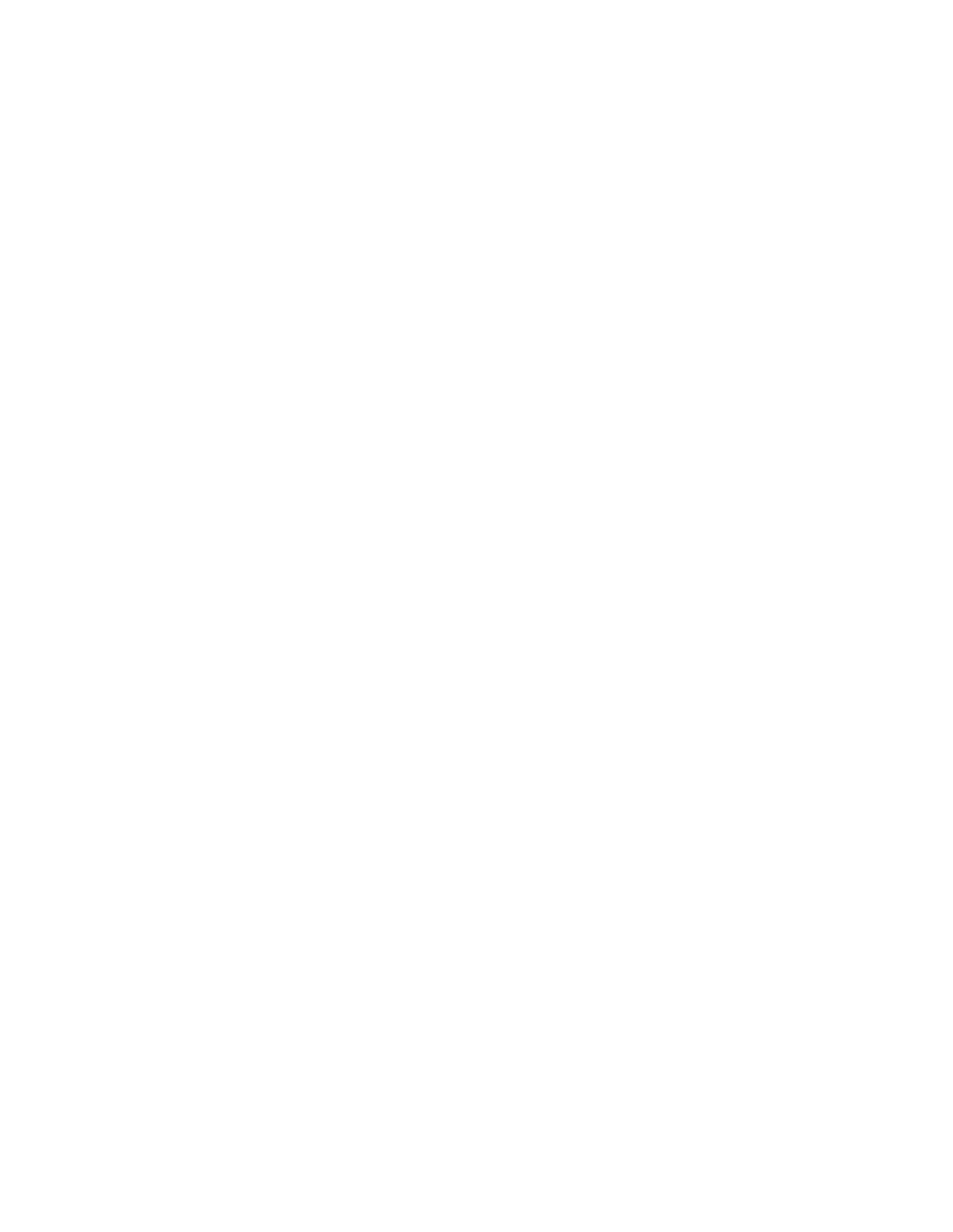# Environment Department Operating Budget

### *Nancy Girard, Commissioner Appropriation: 303*

## *Department Mission*

The mission of the Environment Department is to enhance the quality of life in Boston by protecting air, water, climate and land resources, and by preserving and improving the integrity of Boston's architectural and historic resources.

## *FY14 Performance Strategies*

- To promote conservation of the City's architectural resources through administration of local preservation district guidelines and through federal, state and local regulation and review.
- To protect the public from air and noise pollution by enforcing Air Pollution Control Commission and other regulations.
- To protect wetlands and water quality through administration of the Massachusetts Wetlands Protection Act.
- To provide public education and outreach on the City's architectural, environmental and archeological initiatives and regulatory programs

| <b>Operating Budget</b>      | Program Name                                                                                                                                                                                                                                                                                                                                                                                                              | <b>Total Actual '11</b>                                                                                                                 | Total Actual '12                                                                                                                          | <b>Total Approp '13</b>                                                                                                                     | <b>Total Budget '14</b>                                                                                                                    |
|------------------------------|---------------------------------------------------------------------------------------------------------------------------------------------------------------------------------------------------------------------------------------------------------------------------------------------------------------------------------------------------------------------------------------------------------------------------|-----------------------------------------------------------------------------------------------------------------------------------------|-------------------------------------------------------------------------------------------------------------------------------------------|---------------------------------------------------------------------------------------------------------------------------------------------|--------------------------------------------------------------------------------------------------------------------------------------------|
|                              | Environment                                                                                                                                                                                                                                                                                                                                                                                                               | 1,251,527                                                                                                                               | 1.499.490                                                                                                                                 | 2,077,449                                                                                                                                   | 2,067,089                                                                                                                                  |
|                              | <b>Total</b>                                                                                                                                                                                                                                                                                                                                                                                                              | 1,251,527                                                                                                                               | 1,499,490                                                                                                                                 | 2,077,449                                                                                                                                   | 2,067,089                                                                                                                                  |
| <b>External Funds Budget</b> | <b>Fund Name</b>                                                                                                                                                                                                                                                                                                                                                                                                          | <b>Total Actual '11</b>                                                                                                                 | Total Actual '12                                                                                                                          | <b>Total Approp '13</b>                                                                                                                     | <b>Total Budget '14</b>                                                                                                                    |
|                              | ARRA - Energy Efficiency & Con<br><b>ARRA - Solar Market Transform</b><br><b>BARR/BEDF Energy Efficiency Grant</b><br>Boston Food Policy Council<br><b>Boston Pollution Abatement Fund</b><br><b>Green Communities Grant</b><br>Greenovate Fellowships<br>Ground Water Well System<br>Municipal Waterway<br>National Register Nomination<br>Renew Boston<br>Solar America Initiative<br>Solar Compactor Energy Efficiency | 1,203,058<br>73,499<br>$\Omega$<br>82.219<br>359,067<br>0<br>$\Omega$<br>$\Omega$<br>103,150<br>18,303<br>$\Omega$<br>15,283<br>297,795 | 4,398,334<br>1,269,521<br>$\Omega$<br>120.170<br>262,339<br>437,118<br>$\Omega$<br>74,350<br>114,136<br>57,910<br>$\Omega$<br>29,417<br>0 | 878,784<br>$\Omega$<br>$\Omega$<br>63.351<br>202,223<br>$\Omega$<br>130.805<br>108,342<br>81.623<br>6.625<br>49,938<br>$\Omega$<br>$\Omega$ | $\Omega$<br>$\Omega$<br>200,000<br>20,900<br>337,808<br>100,000<br>169.195<br>35,116<br>81,622<br>8.667<br>400,000<br>$\left($<br>$\Omega$ |
|                              | SunShot Initiative                                                                                                                                                                                                                                                                                                                                                                                                        | $\theta$                                                                                                                                | $\Omega$                                                                                                                                  | 60,000                                                                                                                                      | 40,000                                                                                                                                     |
|                              | <b>Total</b>                                                                                                                                                                                                                                                                                                                                                                                                              | 2,152,374                                                                                                                               | 6,763,295                                                                                                                                 | 1,581,691                                                                                                                                   | 1,393,308                                                                                                                                  |
| <b>Operating Budget</b>      |                                                                                                                                                                                                                                                                                                                                                                                                                           | Actual '11                                                                                                                              | Actual '12                                                                                                                                | Approp '13                                                                                                                                  | <b>Budget '14</b>                                                                                                                          |
|                              | <b>Personnel Services</b><br>Non Personnel                                                                                                                                                                                                                                                                                                                                                                                | 1.040.598<br>210,929                                                                                                                    | 1.027.710<br>471,780                                                                                                                      | 1,392,006<br>685,443                                                                                                                        | 1,535,666<br>531,423                                                                                                                       |
|                              | <b>Total</b>                                                                                                                                                                                                                                                                                                                                                                                                              | 1,251,527                                                                                                                               | 1,499,490                                                                                                                                 | 2,077,449                                                                                                                                   | 2,067,089                                                                                                                                  |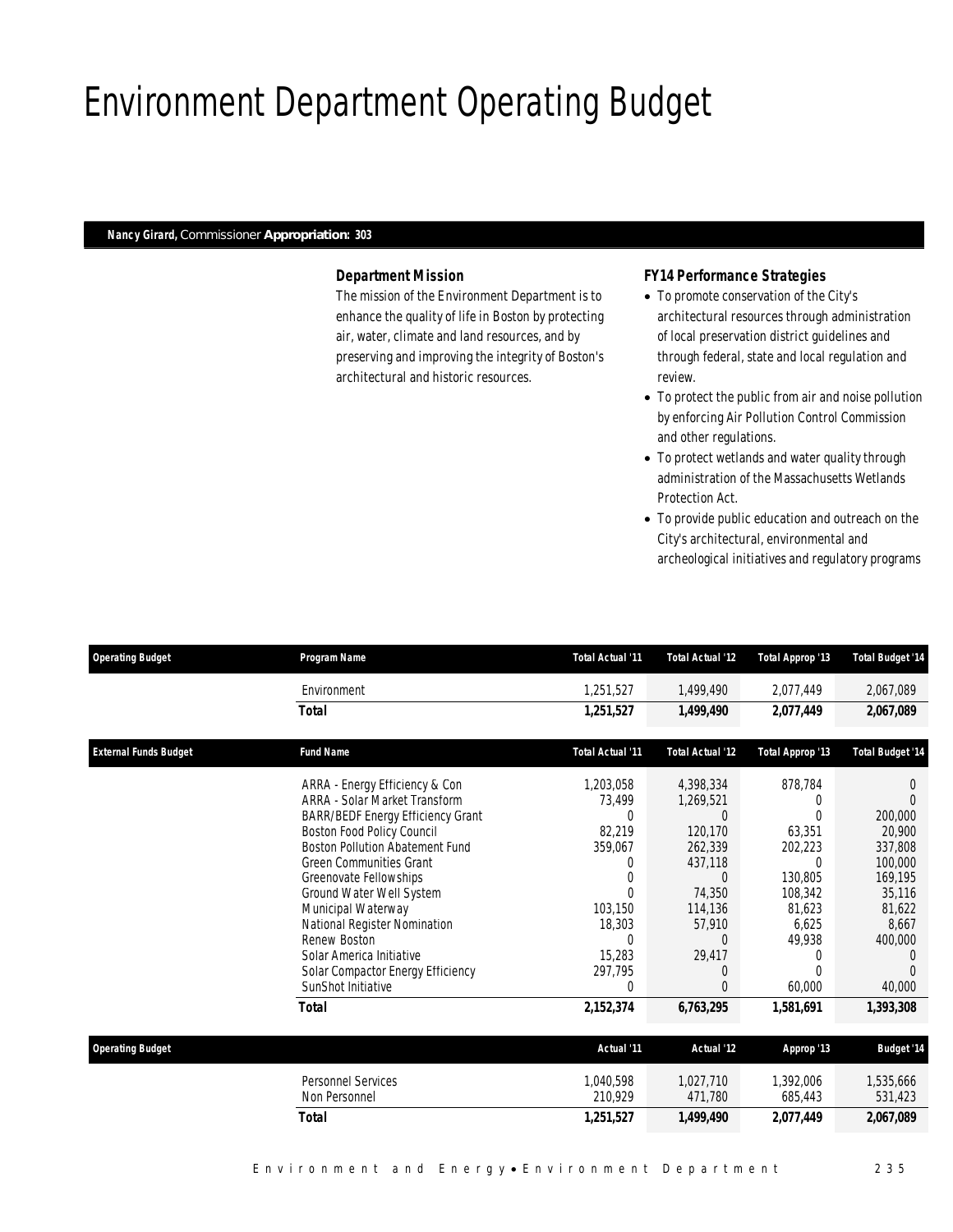## Environment Department Operating Budget



### *Authorizing Statutes*

- Archaeology, M.G.L.A. c.9, §§ 26-27c; 1982 Mass. Acts ch. 152.
- Environmental, CBC Ord. § 5-2.1; CBC Ord. § 7- 1.1; M.G.L.A. c. 131, § 40.
- Administration, 1982 Mass. Acts ch. 624, §§ 1-10.
- Preservation, 36 CFR 60; M.G.L.A. c. 40C; CBC Ord. § 7-3.1; 1955 Mass. Acts ch. 616, as amended; 1966 Mass. Acts ch. 625, as amended; 1975 Mass. Acts ch. 772.
- Generally, CBC St. 5 §§ 3-5, 9, 100, 102, 104, 113; CBC St. 2 § 752; CBC St. 11 §174; CBC St. 14 § 170; CBC Ord. § 5-2.1; M.G.L.A. c. 41, §§ 82-84.

### *Description of Services*

The Environment Department reviews permit applications and development proposals, coordinates City policy on environmental issues and sustainability, conducts surveys of built and natural resources, provides public information and referrals on environmental and historic preservation issues, and develops City programs such as the preservation guidebook for homeowners. The department also provides support for the operations of the Groundwater Trust and the Boston Waterways Board.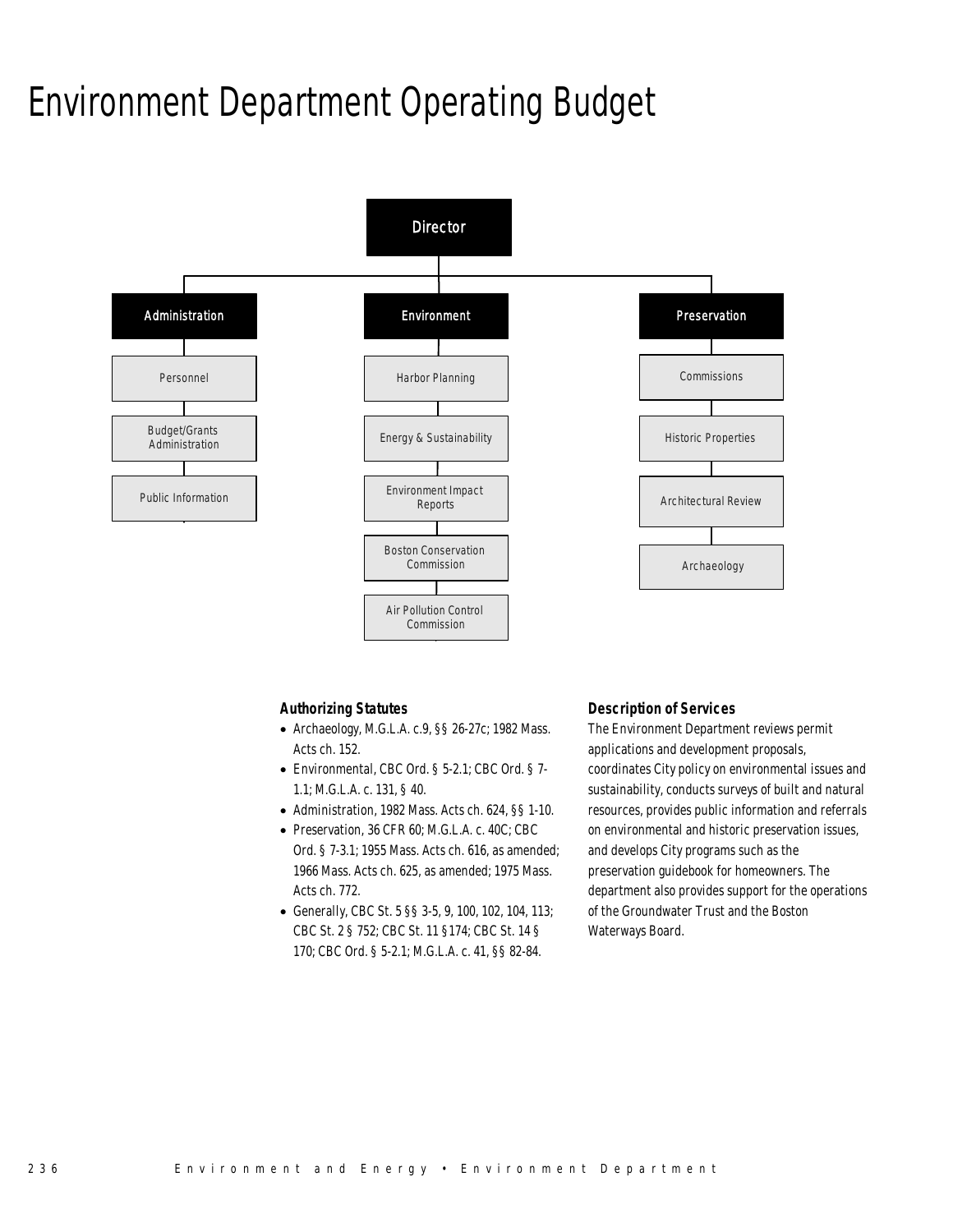# Department History

| <b>Personnel Services</b>                                                                                                                                                                                                                                                                            | FY11 Expenditure                                                                                             | FY12 Expenditure                                                                                                      | FY13 Appropriation                                                                                                          | FY14 Adopted                                                                                                        | Inc/Dec 13 vs 14                                                                                                     |
|------------------------------------------------------------------------------------------------------------------------------------------------------------------------------------------------------------------------------------------------------------------------------------------------------|--------------------------------------------------------------------------------------------------------------|-----------------------------------------------------------------------------------------------------------------------|-----------------------------------------------------------------------------------------------------------------------------|---------------------------------------------------------------------------------------------------------------------|----------------------------------------------------------------------------------------------------------------------|
| 51000 Permanent Employees<br>51100 Emergency Employees<br>51200 Overtime<br>51600 Unemployment Compensation<br>51700 Workers' Compensation<br><b>Total Personnel Services</b>                                                                                                                        | 1,040,598<br>$\overline{0}$<br>$\boldsymbol{0}$<br>0<br>$\overline{0}$<br>1,040,598                          | 1,027,710<br>$\mathbf 0$<br>$\mathbf 0$<br>$\mathbf{0}$<br>$\mathbf{0}$<br>1,027,710                                  | 1,392,006<br>$\overline{0}$<br>$\mathbf 0$<br>$\theta$<br>$\theta$<br>1,392,006                                             | 1,535,666<br>0<br>$\mathbf 0$<br>$\mathbf{0}$<br>$\Omega$<br>1,535,666                                              | 143,660<br>$\overline{0}$<br>$\mathbf{0}$<br>$\overline{0}$<br>$\Omega$<br>143,660                                   |
| <b>Contractual Services</b>                                                                                                                                                                                                                                                                          | FY11 Expenditure                                                                                             | FY12 Expenditure                                                                                                      | FY13 Appropriation                                                                                                          | FY14 Adopted                                                                                                        | Inc/Dec 13 vs 14                                                                                                     |
| 52100 Communications<br>52200 Utilities<br>52400 Snow Removal<br>52500 Garbage/Waste Removal<br>52600 Repairs Buildings & Structures<br>52700 Repairs & Service of Equipment<br>52800 Transportation of Persons<br>52900 Contracted Services<br><b>Total Contractual Services</b>                    | 12,555<br>0<br>$\overline{0}$<br>0<br>$\overline{0}$<br>1,710<br>60<br>176,837<br>191,162                    | 12,552<br>$\mathbf 0$<br>$\mathbf{0}$<br>$\mathbf 0$<br>$\mathbf 0$<br>1,680<br>1,170<br>421,704<br>437,106           | 14,094<br>$\theta$<br>$\theta$<br>$\theta$<br>$\theta$<br>1,680<br>100<br>656,719<br>672,593                                | 12,700<br>0<br>$\overline{0}$<br>$\mathbf{0}$<br>$\mathbf{0}$<br>1,680<br>3,000<br>497,873<br>515,253               | $-1,394$<br>0<br>$\overline{0}$<br>$\overline{0}$<br>$\overline{0}$<br>$\Omega$<br>2,900<br>$-158,846$<br>$-157,340$ |
| <b>Supplies &amp; Materials</b>                                                                                                                                                                                                                                                                      | FY11 Expenditure                                                                                             | FY12 Expenditure                                                                                                      | FY13 Appropriation                                                                                                          | FY14 Adopted                                                                                                        | Inc/Dec 13 vs 14                                                                                                     |
| 53000 Auto Energy Supplies<br>53200 Food Supplies<br>53400 Custodial Supplies<br>53500 Med, Dental, & Hosp Supply<br>53600 Office Supplies and Materials<br>53700 Clothing Allowance<br>53800 Educational Supplies & Mat<br>53900 Misc Supplies & Materials<br><b>Total Supplies &amp; Materials</b> | $\boldsymbol{0}$<br>$\boldsymbol{0}$<br>0<br>$\overline{0}$<br>8,165<br>0<br>$\mathbf{0}$<br>2,589<br>10,754 | $\mathbf 0$<br>$\mathbf 0$<br>$\mathbf 0$<br>$\mathbf{0}$<br>10,916<br>$\mathbf 0$<br>$\mathbf{0}$<br>3,120<br>14,036 | $\boldsymbol{0}$<br>$\overline{0}$<br>$\theta$<br>$\overline{0}$<br>10,150<br>$\theta$<br>$\overline{0}$<br>1,500<br>11,650 | $\boldsymbol{0}$<br>$\mathbf 0$<br>$\mathbf{0}$<br>$\mathbf{0}$<br>12,000<br>0<br>$\overline{0}$<br>2,000<br>14,000 | $\mathbf{0}$<br>$\mathbf{0}$<br>$\overline{0}$<br>$\Omega$<br>1,850<br>$\mathbf{0}$<br>$\mathbf{0}$<br>500<br>2,350  |
| <b>Current Chgs &amp; Oblig</b>                                                                                                                                                                                                                                                                      | FY11 Expenditure                                                                                             | FY12 Expenditure                                                                                                      | FY13 Appropriation                                                                                                          | FY14 Adopted                                                                                                        | Inc/Dec 13 vs 14                                                                                                     |
| 54300 Workers' Comp Medical<br>54400 Legal Liabilities<br>54500 Aid To Veterans<br>54600 Current Charges H&I<br>54700 Indemnification<br>54900 Other Current Charges<br>Total Current Chgs & Oblig                                                                                                   | $\boldsymbol{0}$<br>$\boldsymbol{0}$<br>0<br>$\mathbf 0$<br>$\overline{0}$<br>752<br>752                     | $\mathbf 0$<br>$\mathbf 0$<br>$\mathbf 0$<br>$\mathbf 0$<br>$\mathbf{0}$<br>1,252<br>1,252                            | $\boldsymbol{0}$<br>$\mathbf 0$<br>$\theta$<br>$\overline{0}$<br>$\overline{0}$<br>1,200<br>1,200                           | $\boldsymbol{0}$<br>$\mathbf 0$<br>$\mathbf{0}$<br>$\overline{0}$<br>$\mathbf{0}$<br>2,170<br>2,170                 | $\mathbf 0$<br>$\mathbf 0$<br>$\overline{0}$<br>$\overline{0}$<br>$\mathbf{0}$<br>970<br>970                         |
| Equipment                                                                                                                                                                                                                                                                                            | FY11 Expenditure                                                                                             | FY12 Expenditure                                                                                                      | FY13 Appropriation                                                                                                          | FY14 Adopted                                                                                                        | Inc/Dec 13 vs 14                                                                                                     |
| 55000 Automotive Equipment<br>55400 Lease/Purchase<br>55600 Office Furniture & Equipment<br>55900 Misc Equipment<br><b>Total Equipment</b>                                                                                                                                                           | $\boldsymbol{0}$<br>$\Omega$<br>$\boldsymbol{0}$<br>8,261<br>8,261                                           | $\mathbf 0$<br>0<br>12,374<br>7,012<br>19,386                                                                         | $\boldsymbol{0}$<br>$\overline{0}$<br>$\boldsymbol{0}$<br>$\theta$<br>0                                                     | $\boldsymbol{0}$<br>$\mathbf 0$<br>$\boldsymbol{0}$<br>$\mathbf 0$<br>0                                             | $\mathbf 0$<br>$\overline{0}$<br>$\mathbf 0$<br>$\mathbf 0$<br>0                                                     |
| <b>Other</b>                                                                                                                                                                                                                                                                                         | FY11 Expenditure                                                                                             | FY12 Expenditure                                                                                                      | FY13 Appropriation                                                                                                          | FY14 Adopted                                                                                                        | Inc/Dec 13 vs 14                                                                                                     |
| 56200 Special Appropriation<br>57200 Structures & Improvements<br>58000 Land & Non-Structure<br><b>Total Other</b>                                                                                                                                                                                   | $\boldsymbol{0}$<br>0<br>$\mathbf 0$<br>0                                                                    | 0<br>0<br>$\mathbf 0$<br>0                                                                                            | $\boldsymbol{0}$<br>$\mathbf 0$<br>$\mathbf 0$<br>0                                                                         | 0<br>0<br>0<br>0                                                                                                    | 0<br>0<br>0<br>0                                                                                                     |
| <b>Grand Total</b>                                                                                                                                                                                                                                                                                   | 1,251,527                                                                                                    | 1,499,490                                                                                                             | 2,077,449                                                                                                                   | 2,067,089                                                                                                           | $-10,360$                                                                                                            |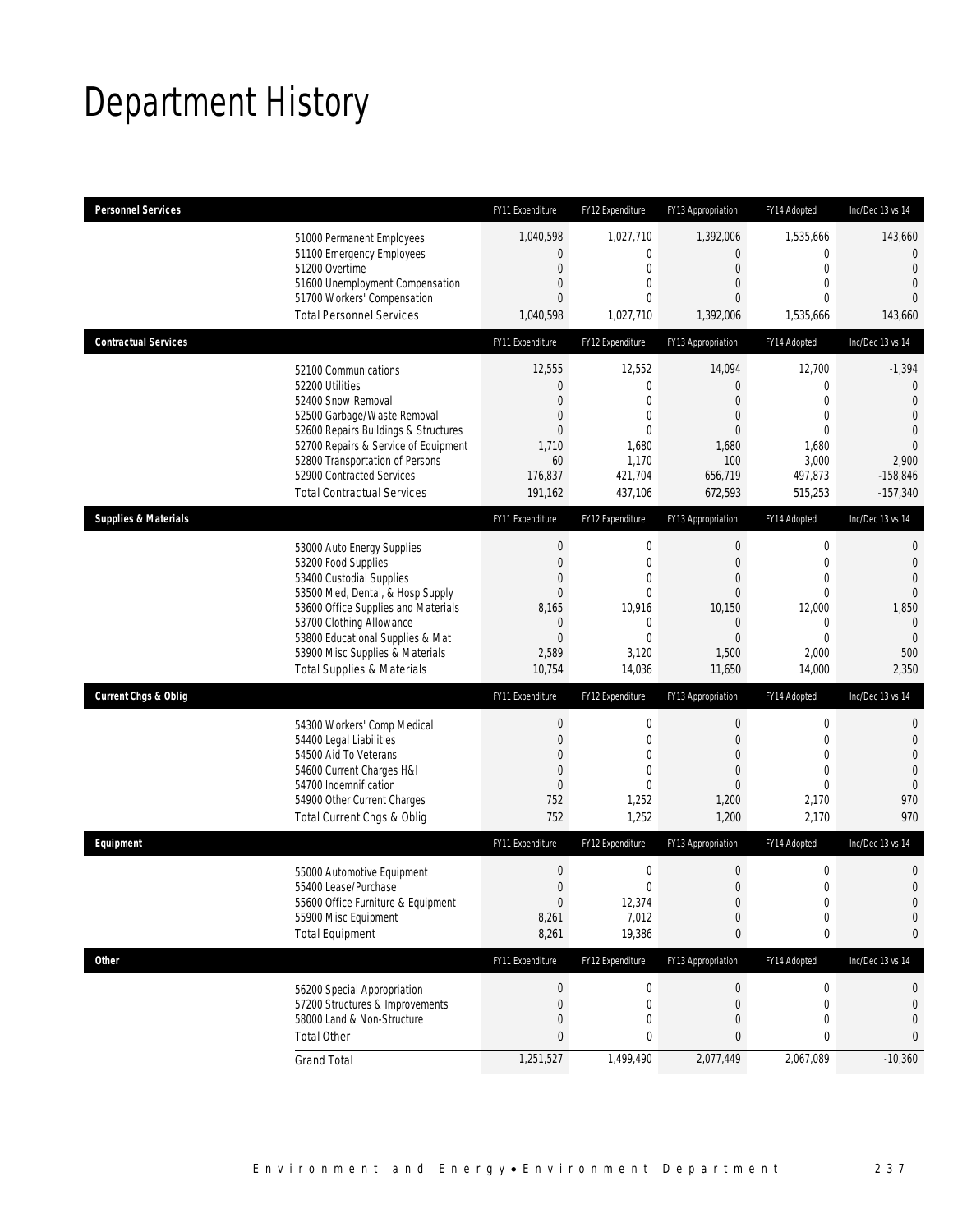# Department Personnel

I.

| Title                         | Union<br>Code   | Grade     | Position | FY14 Salary | Title                        | Union<br>Code   | Grade     | Position | FY14 Salary |
|-------------------------------|-----------------|-----------|----------|-------------|------------------------------|-----------------|-----------|----------|-------------|
|                               |                 |           |          |             |                              |                 |           |          |             |
| Admin Assistant               | MY <sub>0</sub> | 05        | 1.00     | 44,591      | <b>Exec Assistant</b>        | MY <sub>0</sub> | 09        | 1.00     | 65,866      |
| Admin Assistant               | MY <sub>0</sub> | 06        | 1.00     | 59,597      | <b>Exec Secretary</b>        | MY <sub>0</sub> | 06        | 1.00     | 52,790      |
| Archaeologist                 | MY <sub>0</sub> | 06        | 1.00     | 46,262      | Grants Admin/Finance Spec    | MY <sub>0</sub> | 05        | 1.00     | 47,595      |
| Architect                     | MY <sub>0</sub> | 09        | 1.00     | 59,147      | <b>Preservation Planner</b>  | MY <sub>0</sub> | 06        | 3.00     | 154,774     |
| <b>Asst Survey Director</b>   | <b>MYO</b>      | 06        | 1.00     | 51.179      | Program Coordinator          | MY <sub>0</sub> | 07        | 1.00     | 51,980      |
| Chief of Environment & Energy | CDH             | <b>NG</b> | 1.00     | 130,357     | Receptionist/Secretary       | <b>MYG</b>      | 14        | 1.00     | 37,738      |
| Commissioner                  | CDH             | <b>NG</b> | 1.00     | 89,217      | Spec Asst                    | <b>MYN</b>      | NG        | 3.00     | 236,762     |
| Dep Administator              | MY <sub>0</sub> | 10        | 1.00     | 86,440      | Sr Planner                   | MY <sub>0</sub> | 09        | 1.00     | 80,565      |
| Environmental Assistant       | MY <sub>0</sub> | 06        | 3.00     | 166,395     | <b>Staff Assistant</b>       | <b>MYN</b>      | <b>NG</b> | 1.00     | 47,210      |
|                               |                 |           |          |             | Total                        |                 |           | 24       | 1,508,465   |
|                               |                 |           |          |             | <b>Adjustments</b>           |                 |           |          |             |
|                               |                 |           |          |             | <b>Differential Payments</b> |                 |           |          | $\theta$    |
|                               |                 |           |          |             | Other                        |                 |           |          | 27,201      |
|                               |                 |           |          |             | Chargebacks                  |                 |           |          | 0           |

Salary Savings 0 *FY14 Total Request 1,535,666*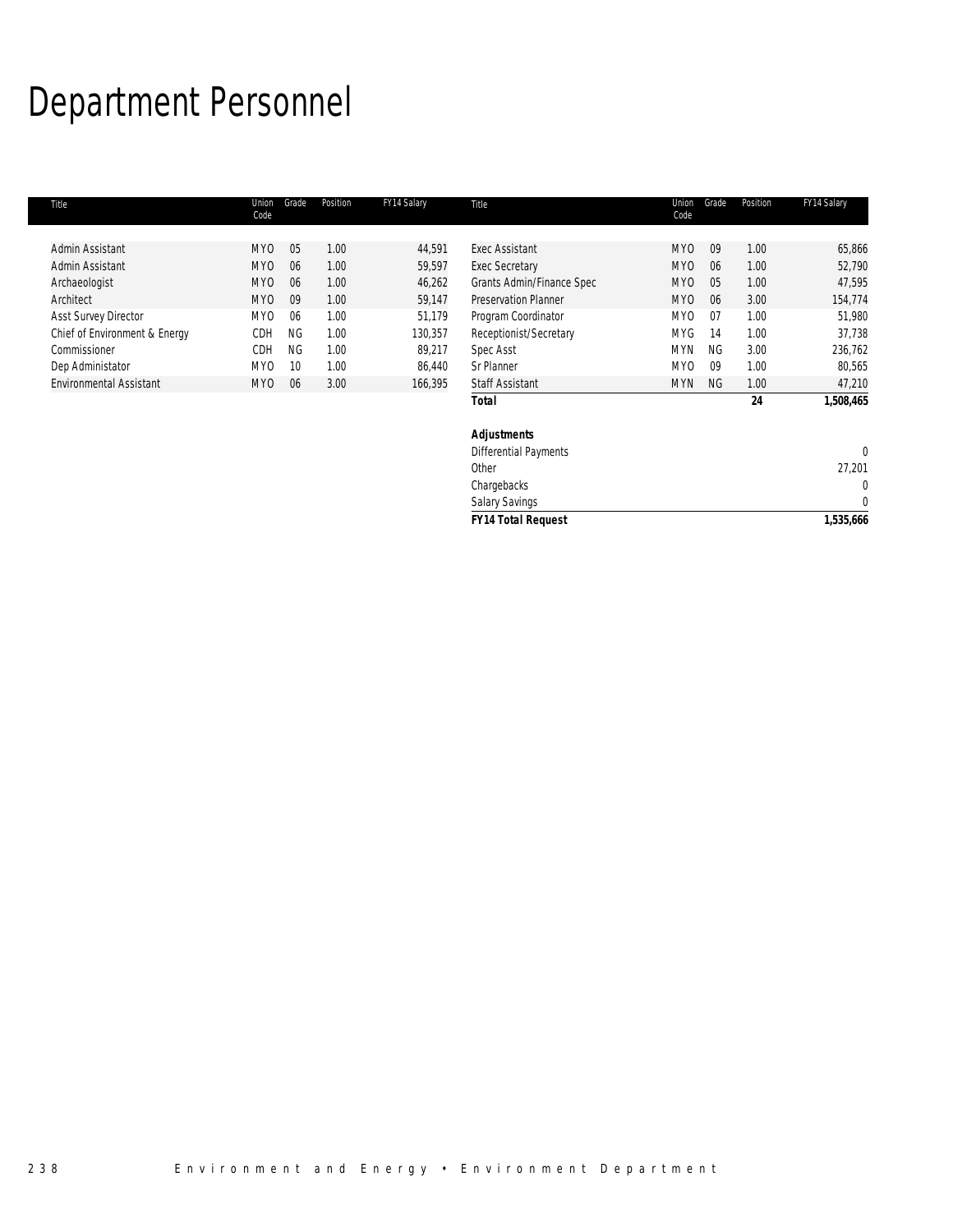# External Funds History

| <b>Personnel Services</b>       |                                                                                                                                                                                                                                                                                                            | FY11 Expenditure                                                                                                                                          | FY12 Expenditure                                                                                                         | FY13 Appropriation                                                                                                     | FY14 Adopted                                                                                                                            | Inc/Dec 13 vs 14                                                                                                                                     |
|---------------------------------|------------------------------------------------------------------------------------------------------------------------------------------------------------------------------------------------------------------------------------------------------------------------------------------------------------|-----------------------------------------------------------------------------------------------------------------------------------------------------------|--------------------------------------------------------------------------------------------------------------------------|------------------------------------------------------------------------------------------------------------------------|-----------------------------------------------------------------------------------------------------------------------------------------|------------------------------------------------------------------------------------------------------------------------------------------------------|
|                                 | 51000 Permanent Employees<br>51100 Emergency Employees<br>51200 Overtime<br>51300 Part Time Employees<br>51400 Health Insurance<br>51500 Pension & Annunity<br>51600 Unemployment Compensation<br>51700 Workers' Compensation<br>51800 Indirect Costs<br>51900 Medicare<br><b>Total Personnel Services</b> | 249,650<br>$\mathbf 0$<br>$\boldsymbol{0}$<br>$\mathbf{0}$<br>23,637<br>19,715<br>$\boldsymbol{0}$<br>$\boldsymbol{0}$<br>$\mathbf 0$<br>1,533<br>294,535 | 409,157<br>0<br>$\mathbf 0$<br>$\theta$<br>39,331<br>36,695<br>$\mathbf 0$<br>$\mathbf 0$<br>390,128<br>3,487<br>878,798 | 271,394<br>0<br>$\mathbf 0$<br>$\overline{0}$<br>58,583<br>37,949<br>0<br>$\overline{0}$<br>15,783<br>6,114<br>389,823 | 282,222<br>$\mathbf 0$<br>$\mathbf 0$<br>$\mathbf{0}$<br>17,000<br>10,840<br>$\mathbf 0$<br>$\overline{0}$<br>4,000<br>1,746<br>315,808 | 10,828<br>$\mathbf{0}$<br>$\mathbf{0}$<br>$\mathbf{0}$<br>$-41,583$<br>$-27,109$<br>$\Omega$<br>$\overline{0}$<br>$-11,783$<br>$-4,368$<br>$-74,015$ |
| <b>Contractual Services</b>     |                                                                                                                                                                                                                                                                                                            | FY11 Expenditure                                                                                                                                          | FY12 Expenditure                                                                                                         | FY13 Appropriation                                                                                                     | FY14 Adopted                                                                                                                            | Inc/Dec 13 vs 14                                                                                                                                     |
|                                 | 52100 Communications<br>52200 Utilities<br>52400 Snow Removal<br>52500 Garbage/Waste Removal<br>52600 Repairs Buildings & Structures<br>52700 Repairs & Service of Equipment<br>52800 Transportation of Persons<br>52900 Contracted Services<br><b>Total Contractual Services</b>                          | $\boldsymbol{0}$<br>$\boldsymbol{0}$<br>$\boldsymbol{0}$<br>0<br>0<br>$\overline{0}$<br>858<br>1,165,490<br>1,166,348                                     | 542<br>$\boldsymbol{0}$<br>$\overline{0}$<br>$\mathbf{0}$<br>0<br>$\overline{0}$<br>4,882<br>5,520,907<br>5,526,331      | $\boldsymbol{0}$<br>$\overline{0}$<br>$\mathbf 0$<br>0<br>0<br>$\overline{0}$<br>23,542<br>1,129,112<br>1,152,654      | 100<br>$\mathbf 0$<br>$\mathbf 0$<br>$\mathbf{0}$<br>$\mathbf{0}$<br>$\mathbf{0}$<br>20,200<br>1,056,600<br>1,076,900                   | 100<br>$\mathbf{0}$<br>$\mathbf{0}$<br>$\overline{0}$<br>$\mathbf{0}$<br>$\Omega$<br>$-3,342$<br>$-72,512$<br>$-75,754$                              |
| <b>Supplies &amp; Materials</b> |                                                                                                                                                                                                                                                                                                            | FY11 Expenditure                                                                                                                                          | FY12 Expenditure                                                                                                         | FY13 Appropriation                                                                                                     | FY14 Adopted                                                                                                                            | Inc/Dec 13 vs 14                                                                                                                                     |
|                                 | 53000 Auto Energy Supplies<br>53200 Food Supplies<br>53400 Custodial Supplies<br>53500 Med, Dental, & Hosp Supply<br>53600 Office Supplies and Materials<br>53700 Clothing Allowance<br>53800 Educational Supplies & Mat<br>53900 Misc Supplies & Materials<br><b>Total Supplies &amp; Materials</b>       | $\boldsymbol{0}$<br>$\boldsymbol{0}$<br>$\boldsymbol{0}$<br>0<br>$\overline{0}$<br>0<br>$\overline{0}$<br>$\boldsymbol{0}$<br>$\bf{0}$                    | $\boldsymbol{0}$<br>$\mathbf 0$<br>$\mathbf 0$<br>$\overline{0}$<br>5,654<br>$\mathbf 0$<br>0<br>1,785<br>7,439          | $\boldsymbol{0}$<br>0<br>$\overline{0}$<br>$\overline{0}$<br>$\Omega$<br>0<br>$\Omega$<br>13,333<br>13,333             | $\mathbf 0$<br>$\mathbf 0$<br>$\mathbf 0$<br>$\mathbf{0}$<br>$\mathbf{0}$<br>$\mathbf{0}$<br>$\mathbf{0}$<br>5,500<br>5,500             | $\mathbf{0}$<br>$\mathbf{0}$<br>$\overline{0}$<br>$\mathbf{0}$<br>$\overline{0}$<br>$\overline{0}$<br>$\theta$<br>$-7,833$<br>$-7,833$               |
| <b>Current Chgs &amp; Oblig</b> |                                                                                                                                                                                                                                                                                                            | FY11 Expenditure                                                                                                                                          | FY12 Expenditure                                                                                                         | FY13 Appropriation                                                                                                     | FY14 Adopted                                                                                                                            | Inc/Dec 13 vs 14                                                                                                                                     |
|                                 | 54300 Workers' Comp Medical<br>54400 Legal Liabilities<br>54600 Current Charges H&I<br>54700 Indemnification<br>54900 Other Current Charges<br>Total Current Chgs & Oblig                                                                                                                                  | $\boldsymbol{0}$<br>$\boldsymbol{0}$<br>$\boldsymbol{0}$<br>0<br>0<br>$\mathbf{0}$                                                                        | $\boldsymbol{0}$<br>$\boldsymbol{0}$<br>$\mathbf 0$<br>0<br>344<br>344                                                   | $\boldsymbol{0}$<br>$\overline{0}$<br>$\boldsymbol{0}$<br>$\overline{0}$<br>13,182<br>13,182                           | $\mathbf 0$<br>$\mathbf 0$<br>$\mathbf 0$<br>$\mathbf 0$<br>100<br>100                                                                  | $\mathbf{0}$<br>$\mathbf{0}$<br>$\overline{0}$<br>$\overline{0}$<br>$-13,082$<br>$-13,082$                                                           |
| Equipment                       |                                                                                                                                                                                                                                                                                                            | FY11 Expenditure                                                                                                                                          | FY12 Expenditure                                                                                                         | FY13 Appropriation                                                                                                     | FY14 Adopted                                                                                                                            | Inc/Dec 13 vs 14                                                                                                                                     |
|                                 | 55000 Automotive Equipment<br>55400 Lease/Purchase<br>55600 Office Furniture & Equipment<br>55900 Misc Equipment<br><b>Total Equipment</b>                                                                                                                                                                 | $\boldsymbol{0}$<br>$\boldsymbol{0}$<br>0<br>299,491<br>299,491                                                                                           | $\boldsymbol{0}$<br>$\boldsymbol{0}$<br>0<br>4,345<br>4,345                                                              | $\boldsymbol{0}$<br>$\boldsymbol{0}$<br>0<br>12,699<br>12,699                                                          | $\boldsymbol{0}$<br>$\mathbf 0$<br>$\mathbf 0$<br>$\boldsymbol{0}$<br>0                                                                 | $\mathbf{0}$<br>$\mathbf{0}$<br>$\overline{0}$<br>$-12,699$<br>$-12,699$                                                                             |
| <b>Other</b>                    |                                                                                                                                                                                                                                                                                                            | FY11 Expenditure                                                                                                                                          | FY12 Expenditure                                                                                                         | FY13 Appropriation                                                                                                     | FY14 Adopted                                                                                                                            | Inc/Dec 13 vs 14                                                                                                                                     |
|                                 | 56200 Special Appropriation<br>57200 Structures & Improvements<br>58000 Land & Non-Structure<br><b>Total Other</b>                                                                                                                                                                                         | $\boldsymbol{0}$<br>392,000<br>$\mathbf 0$<br>392,000                                                                                                     | $\boldsymbol{0}$<br>346,038<br>0<br>346,038                                                                              | $\boldsymbol{0}$<br>$\boldsymbol{0}$<br>0<br>0                                                                         | $\boldsymbol{0}$<br>$\mathbf 0$<br>$\mathbf 0$<br>$\bf{0}$                                                                              | 0<br>$\mathbf 0$<br>$\mathbf{0}$<br>0                                                                                                                |
|                                 | <b>Grand Total</b>                                                                                                                                                                                                                                                                                         | 2,152,374                                                                                                                                                 | 6,763,295                                                                                                                | 1,581,691                                                                                                              | 1,398,308                                                                                                                               | $-183,383$                                                                                                                                           |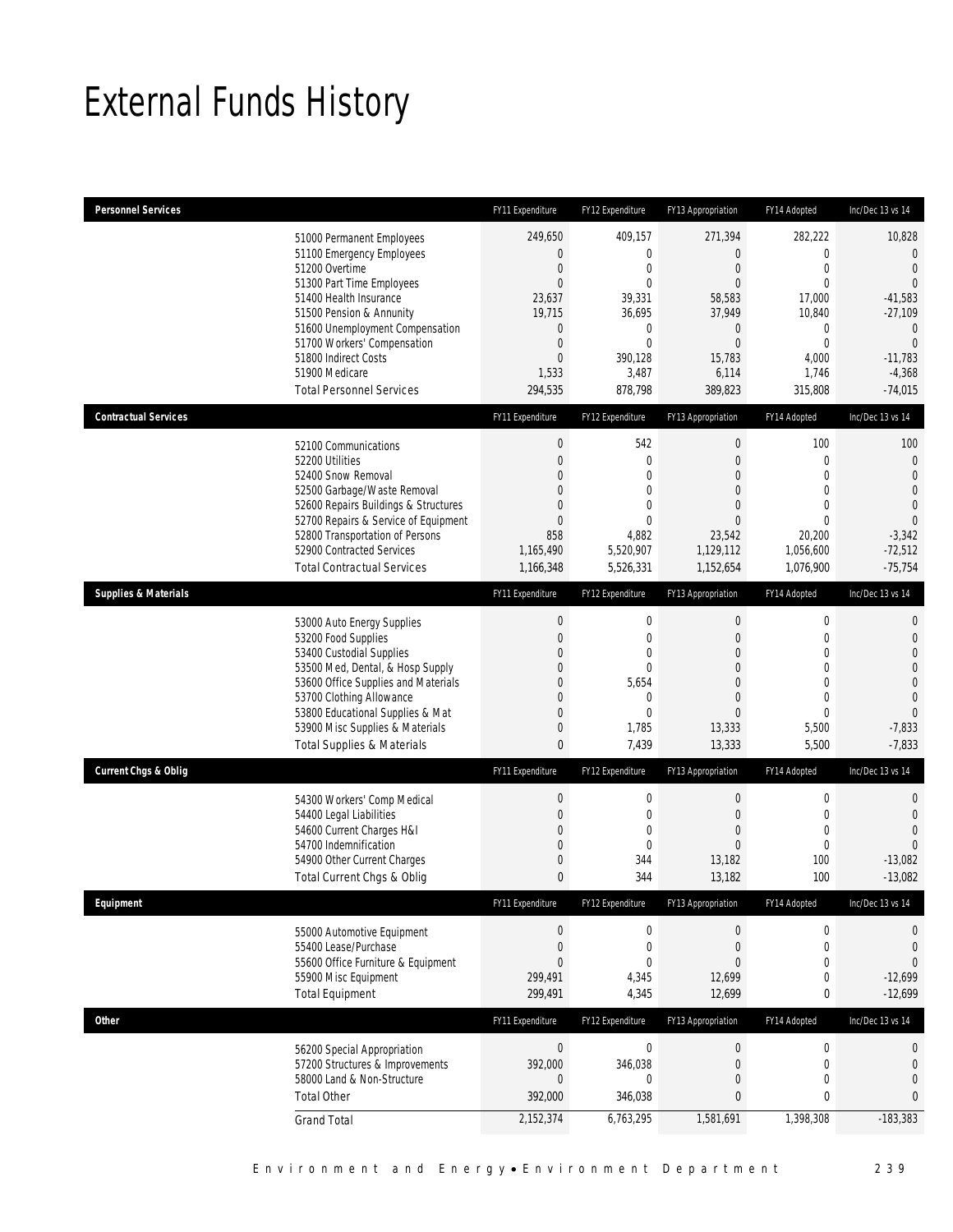# External Funds Personnel

| Title                     | Union<br>Code | Position<br>Grade | FY14 Salary | Title                             | Union<br>Code            | Grade    | Position     | FY14 Salary       |
|---------------------------|---------------|-------------------|-------------|-----------------------------------|--------------------------|----------|--------------|-------------------|
| <b>Environmental Asst</b> | <b>MYO</b>    | 1.00<br>06        | 49,340      | <b>Exec Director</b><br>Spec Asst | <b>MYO</b><br><b>MYN</b> | 09<br>NG | 1.00<br>2.00 | 80,565<br>150,000 |
|                           |               |                   |             | <b>Total</b>                      |                          |          | 4            | 279,905           |
|                           |               |                   |             | <b>Adjustments</b>                |                          |          |              |                   |
|                           |               |                   |             | Differential Payments             |                          |          |              | $\mathbf{0}$      |
|                           |               |                   |             | Other                             |                          |          |              | 2,317             |
|                           |               |                   |             | Chargebacks                       |                          |          |              | $\mathbf 0$       |
|                           |               |                   |             | <b>Salary Savings</b>             |                          |          |              | $\mathbf 0$       |
|                           |               |                   |             | <b>FY14 Total Request</b>         |                          |          |              | 282,222           |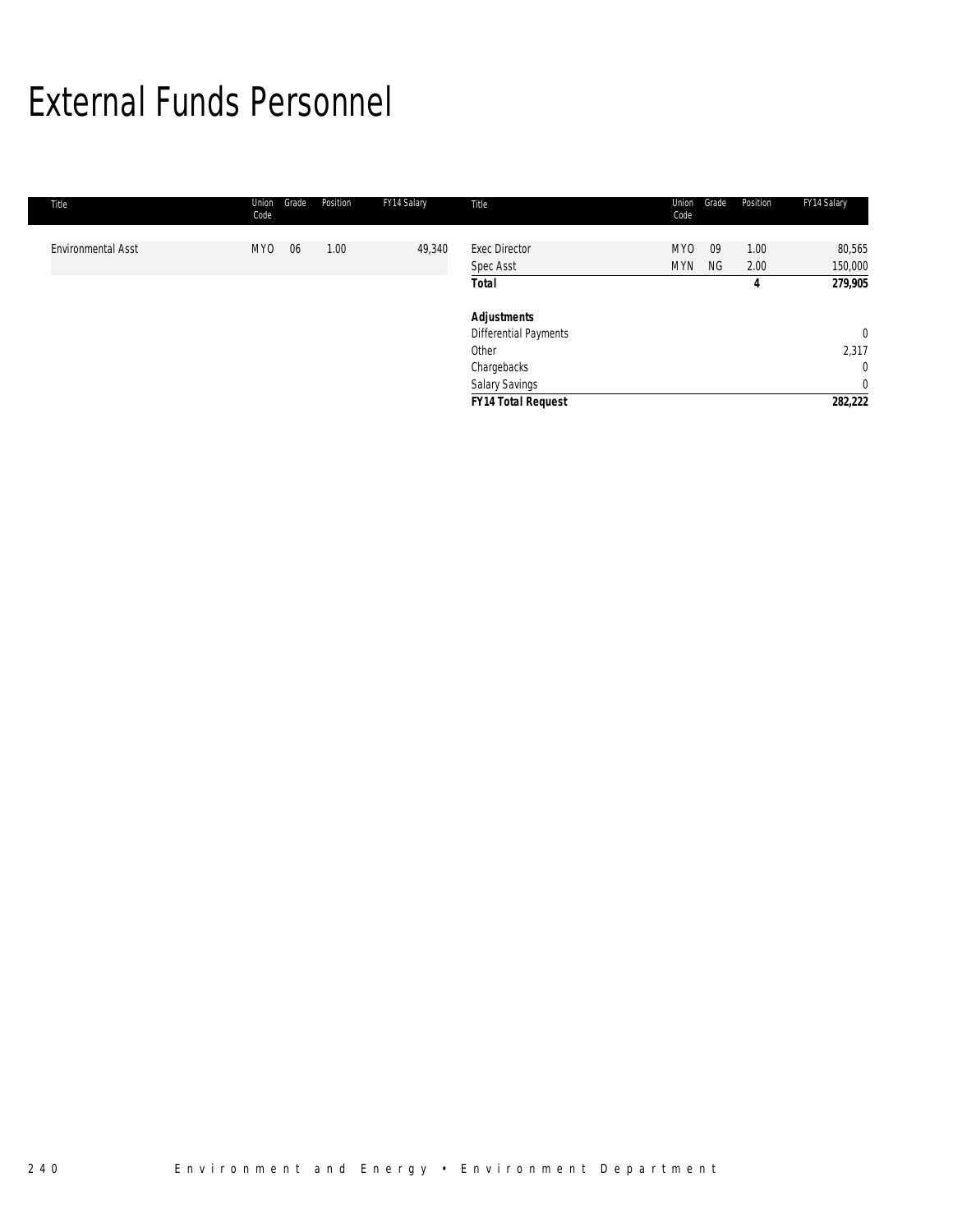## Program 1. Environment

### *Nancy Girard, Manager Organization: 303100*

### *Program Description*

The Environment Program works to enhance the quality of Boston's air, water, and land, and the integrity of its architecture and historic resources. The program researches and writes study reports, prepares National Register nominations, and performs design review of properties subject to landmark, local, district, and National Register review. The Program is focused on implementing the Mayor's commitment to sustainable development, climate protection, and the environment by reviewing environmental impact assessments, issuing permits and providing information and referral services on environmental issues. Through participation in various local, state, and federal review processes, the program seeks to increase the accessibility and quality of Boston's water and riverfronts. The program provides improved access to healthy foods and energy efficiency services for both residents and businesses.

- To promote conservation of the City's architectural resources through administration of local preservation district guidelines and through federal, state and local regulation and review.
- To protect the public from air and noise pollution by enforcing Air Pollution Control Commission and other regulations.
- To protect wetlands and water quality through administration of the Massachusetts Wetlands Protection Act.
- To provide public education and outreach on the City's architectural, environmental and archeological initiatives and regulatory programs.

| <b>Performance Measures</b> |                                                                                                                                                                                                                                                                                                                                            | Actual '11                     | Actual '12                                     | Projected '13                                 | Target '14                                    |
|-----------------------------|--------------------------------------------------------------------------------------------------------------------------------------------------------------------------------------------------------------------------------------------------------------------------------------------------------------------------------------------|--------------------------------|------------------------------------------------|-----------------------------------------------|-----------------------------------------------|
|                             | # of project reviews for historic properties<br># of wetlands and water quality public hearings<br>Air quality complaints responded to<br>Environmental Impact Statement/Review<br>comments<br>Food trucks operating in Boston<br>Noise level complaints responded to<br>Residential energy assessments and energy<br>conversion retrofits | 1,324<br>22<br>27<br>79<br>184 | 1.502<br>22<br>64<br>80<br>35<br>204<br>11,000 | 1.168<br>19<br>54<br>50<br>58<br>211<br>7.700 | 1,000<br>20<br>62<br>80<br>65<br>200<br>6,000 |
| <b>Operating Budget</b>     |                                                                                                                                                                                                                                                                                                                                            | Actual '11                     | Actual '12                                     | Approp '13                                    | <b>Budget '14</b>                             |
|                             | <b>Personnel Services</b><br>Non Personnel                                                                                                                                                                                                                                                                                                 | 1.040.598<br>210.929           | 1.027.710<br>471.780                           | 1.392.006<br>685,443                          | 1,535,666<br>531,423                          |
|                             | <b>Total</b>                                                                                                                                                                                                                                                                                                                               | 1,251,527                      | 1,499,490                                      | 2,077,449                                     | 2.067.089                                     |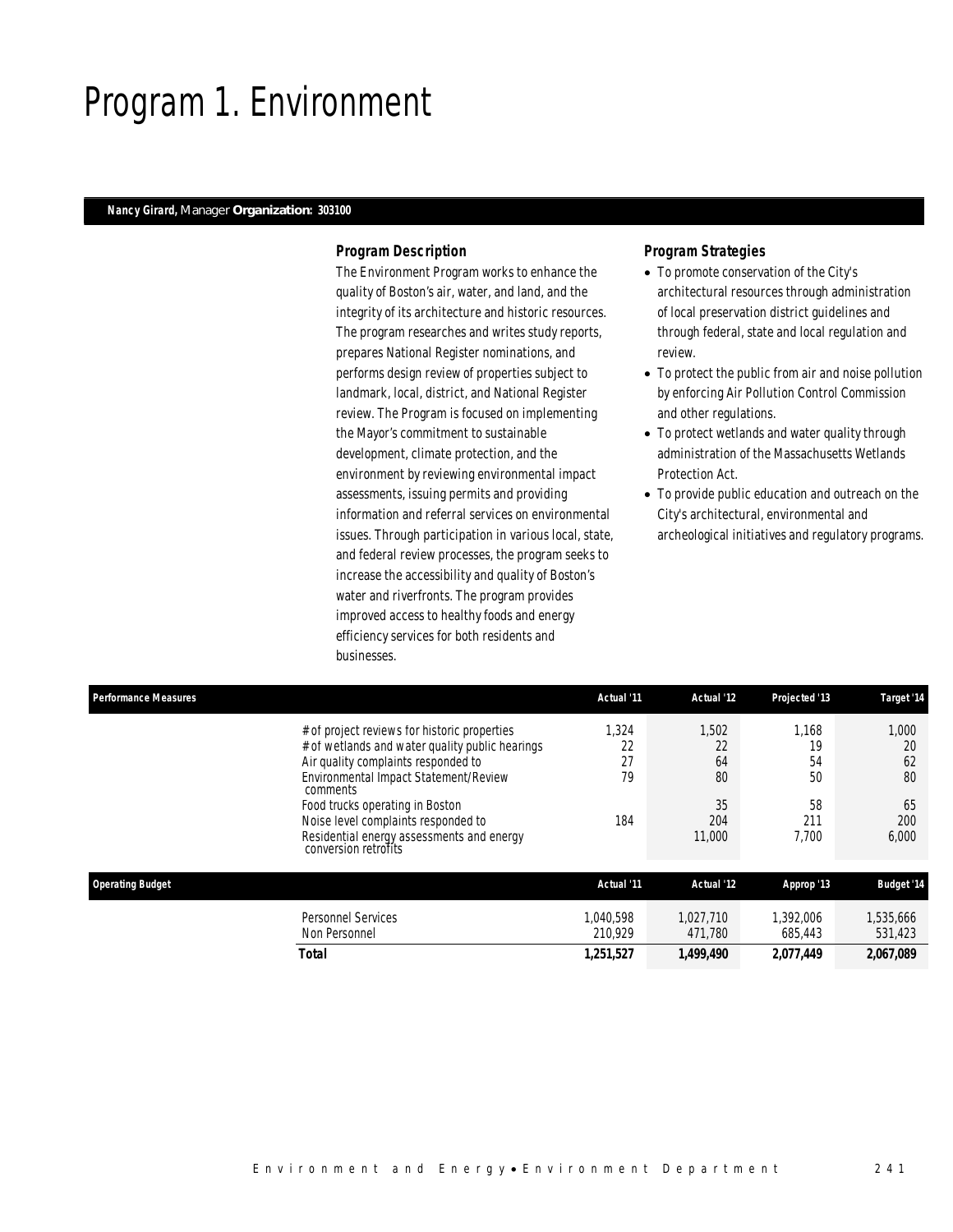## External Funds Projects

### *ARRA - Energy Efficiency & Conservation Block Grant (EECBG)*

### *Project Mission*

The City was awarded \$6.5 million under the American Recovery and Reinvestment Act to support the Renew Boston initiative. Renew Boston will be an innovative public-private partnership that will boost energy efficiency and alternative energy services for Boston residents, businesses and municipal facilities. The Environment Department will coordinate with other city agencies to leverage other state and utility incentives for the initiative. It is anticipated that more than 100 green jobs will be created through the program.

### *ARRA - Solar Market Transformation*

#### *Project Mission*

Î

Î

The Solar Market Transformation funds are a one-time grant from the United States Department of Energy, funded by the American Recovery and Reinvestment Act. Working with the Boston Transportation Department, the Environment Department will support the design and construction of a solar evacuation route to be used by residents and visitors in emergencies. The solar powered route will store power and provide direction in case of wide spread electrical failure. Î

### *Archeology Fund*

#### *Project Mission*

This revolving fund will accept and expend donations and honorariums. Expenses will include supplies in support of the field, laboratory, and museum activities of the City Archaeology Program.

*BARR/BEDF Energy Efficiency Grant* 

### *Project Mission*

This is a pass through grant, given by the BARR Foundation and administered by the Environment Department, which will ultimately be spent by the Boston Public Schools through the Boston Educational Development Fund. It will fund the creation of standardized construction documents for energy efficiency projects as well as other studies of how to improve energy efficiencies in school buildings.

*Boston Food Policy* 

#### *Project Mission*

Supported by funding from local grant foundations, the Food Policy Council will support healthy eating and nutritional advancement in Boston's neighborhoods. The grants will support cooking classes for Boston Public School parents, assistance to food trucks that supply nutritional options and a community supported agriculture program aimed at seniors.

*Boston Pollution Abatement Fund* 

### *Project Mission*

The Pollution Abatement Fund was established in 1984 to receive funds environmental permits and fines which are to be expended by Air Pollution Control Commission in support of pollution abatement programs. The Fund has received permit fees from the South Boston Parking freeze and has been used to administer the Freeze and associated air pollution reduction efforts pursuant to 310CMR 7.33 and the Federal Clean Air Act. The fund provides grants for pollution abatements, vehicle retrofits, and air pollution research.

*Green Communities Grant* 

#### *Project Mission*

As a Green Community, Boston was awarded almost a million dollars from the Massachusetts Department of Energy in FY12. This money will be spent on technological upgrades to existing systems and new technologies to reduce energy consumption.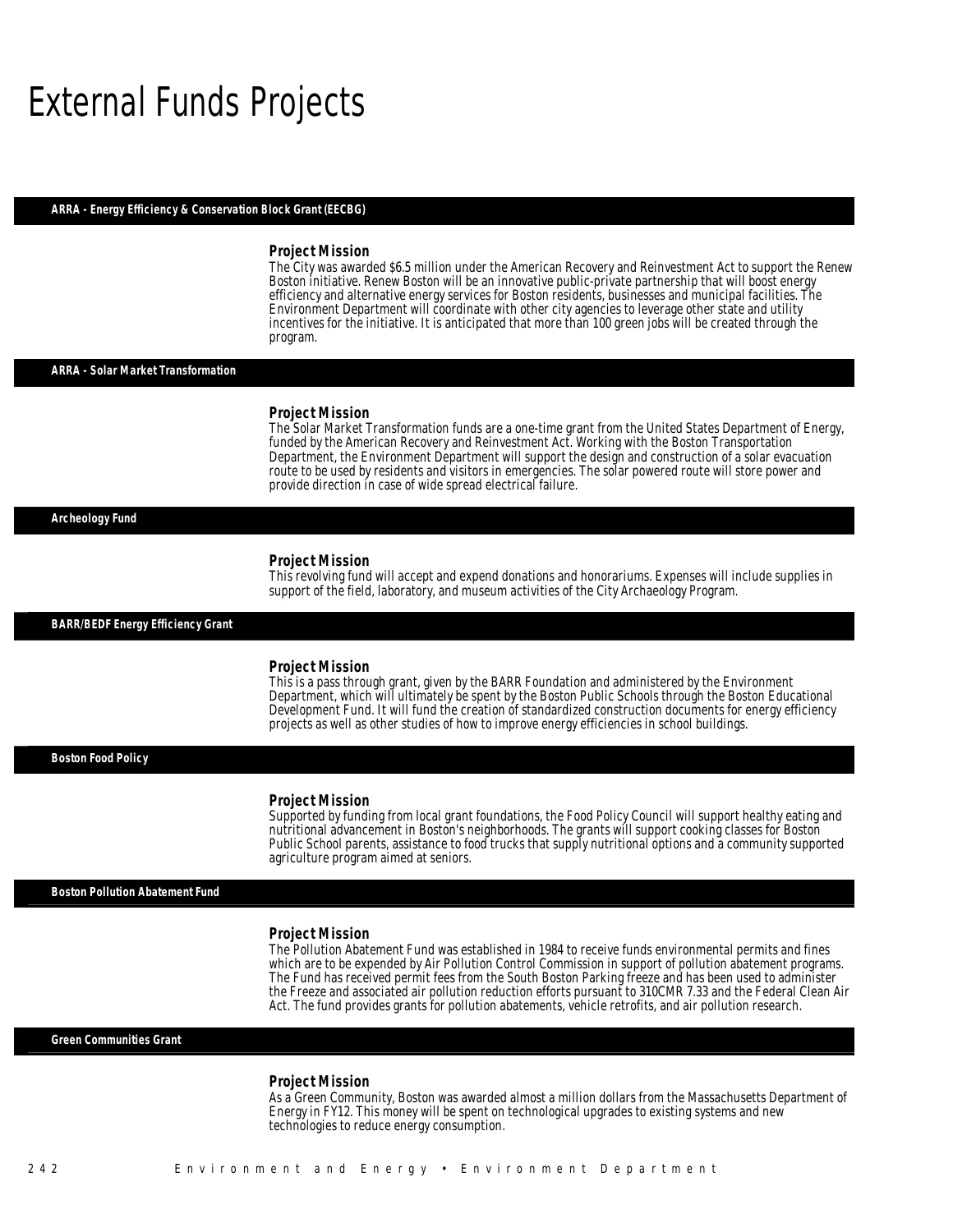#### *Project Mission*

The BARR Foundation has donated funds to support two fellowships annually. These Fellows will provide support to existing and new environmental policies, expand the media presence of the Greenovation agenda and promote citywide participation in energy and other sustainability programs.

#### *Groundwater/Well System*

#### *Project Mission*

This project pays for the installation of groundwater monitoring wells in various areas of the City of Boston.

*Municipal Waterways Account* 

### *Project Mission*

This funding will support maintenance, dredging, cleaning and improvement of harbors, inland waters and great ponds of the commonwealth, the public access thereto, the breakwaters, retaining walls, piers, wharves and moorings thereof, and law enforcement and fire prevention.

*National Register Nomination* 

### *Project Mission*

The National Register Nomination is an annual grant from the Massachusetts Historical Commission. This survey and planning grant allows the Boston Landmarks Commission to support the third and final phase of a comprehensive survey of cultural resources in the Beacon Hill neighborhood of the City of Boston.

*Renew Boston* 

#### *Project Mission*

This ongoing fund will accept and expend utility funds and other donations in support of Renew Boston Programming. Funds will be spent on community-based outreach services to promote residential and small business energy efficiency and solar projects.

*Solar America Initiative* 

### *Project Mission*

This is a three-year award from the U.S Department of Energy to maximize solar technology's role in the City's sustainable development, educational and emergency preparedness policies, resulting in the installation of solar technology on all feasible and appropriate locations throughout the city of Boston.

*Solar Trash Compactor Demonstration Project* 

#### *Project Mission*

The Solar Trash Compactor Demonstration Project is funded by a grant from the U.S. Department of Energy to purchase wireless enabled solar trash compactors "Big Bellies" with attached recycling units. The funds will be both to purchase the Big Bellies and to conduct a comprehensive analysis of their impact on fuel and labor costs, carbon dioxide emissions, other environmental effects and will be spent by the close of FY11.

*SunShot Initiative* 

#### *Project Mission*

The SunShot Initiative from the US Department of Energy is dedicated to accelerating the installation of rooftop solar in Boston by reducing barriers and lowering costs. The Massachusetts Department of Energy Resources is serving as the fiscal agent for this grant to the City of Boston.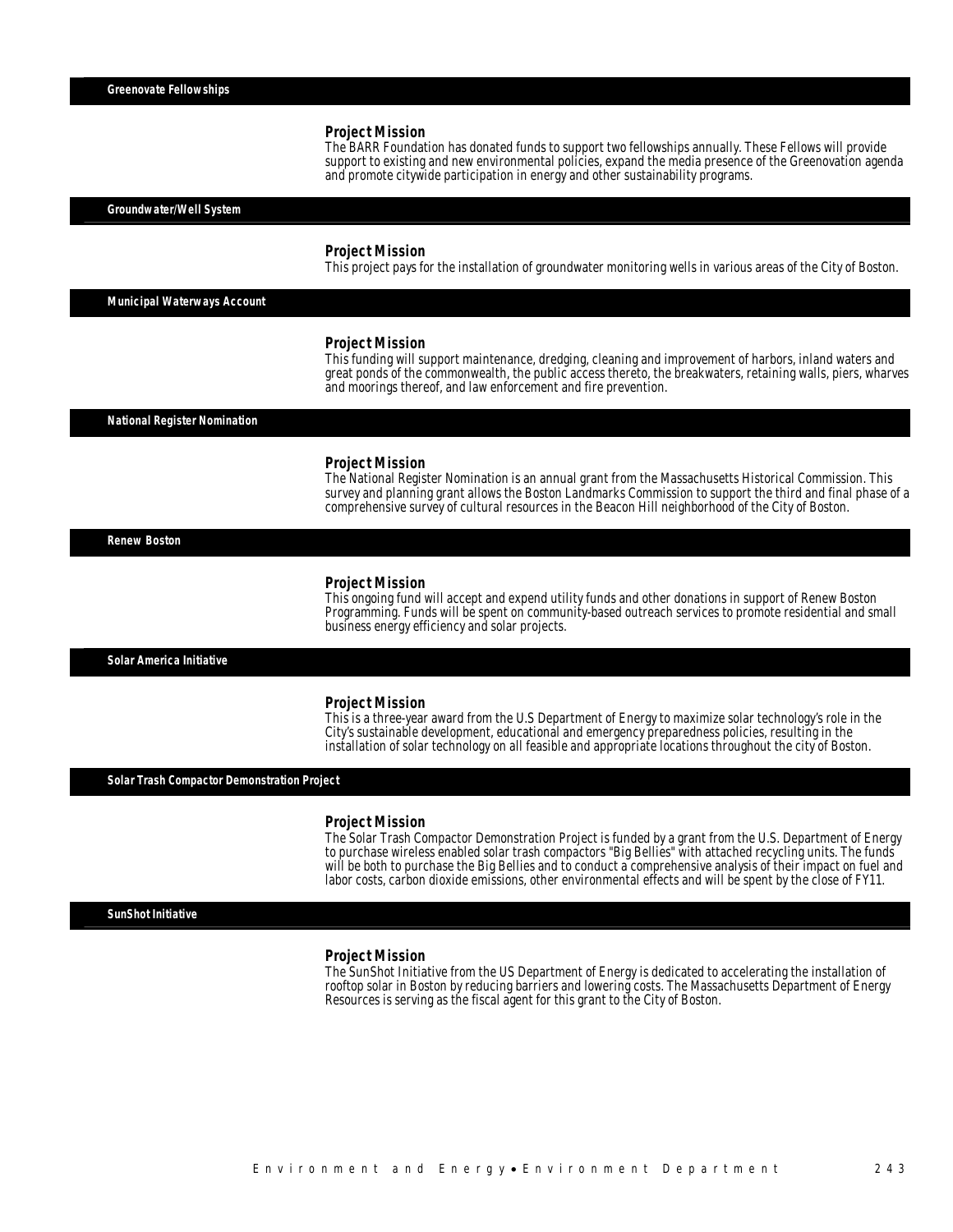## Environment Department Capital Budget

## *Overview*

Over the past several years, the city has authorized funds to clean up and conserve open-space and water resources. The FY14 Capital Plan maintains those on-going programs as well as promoting energy efficiency efforts citywide.

## *FY14 Major Initiatives*

- Capital funds are supporting citywide energy efficiency projects, such as light and HVAC replacements, ballfield lighting control systems and building management systems.
- Working with the Public Works Department, the Environment Department continues to assist with the attainment of rebates for the swap out of mercury and sodium vapor streetlights to LEDs, with a projected FY14 operating budget savings of over \$500,000.

| <b>Capital Budget Expenditures</b> | Total Actual '11 | Total Actual '12 |         | <b>Estimated '13 Total Projected '14</b> |
|------------------------------------|------------------|------------------|---------|------------------------------------------|
|                                    |                  |                  |         |                                          |
| <b>Total Department</b>            |                  | 89.741           | 155,000 | 359,401                                  |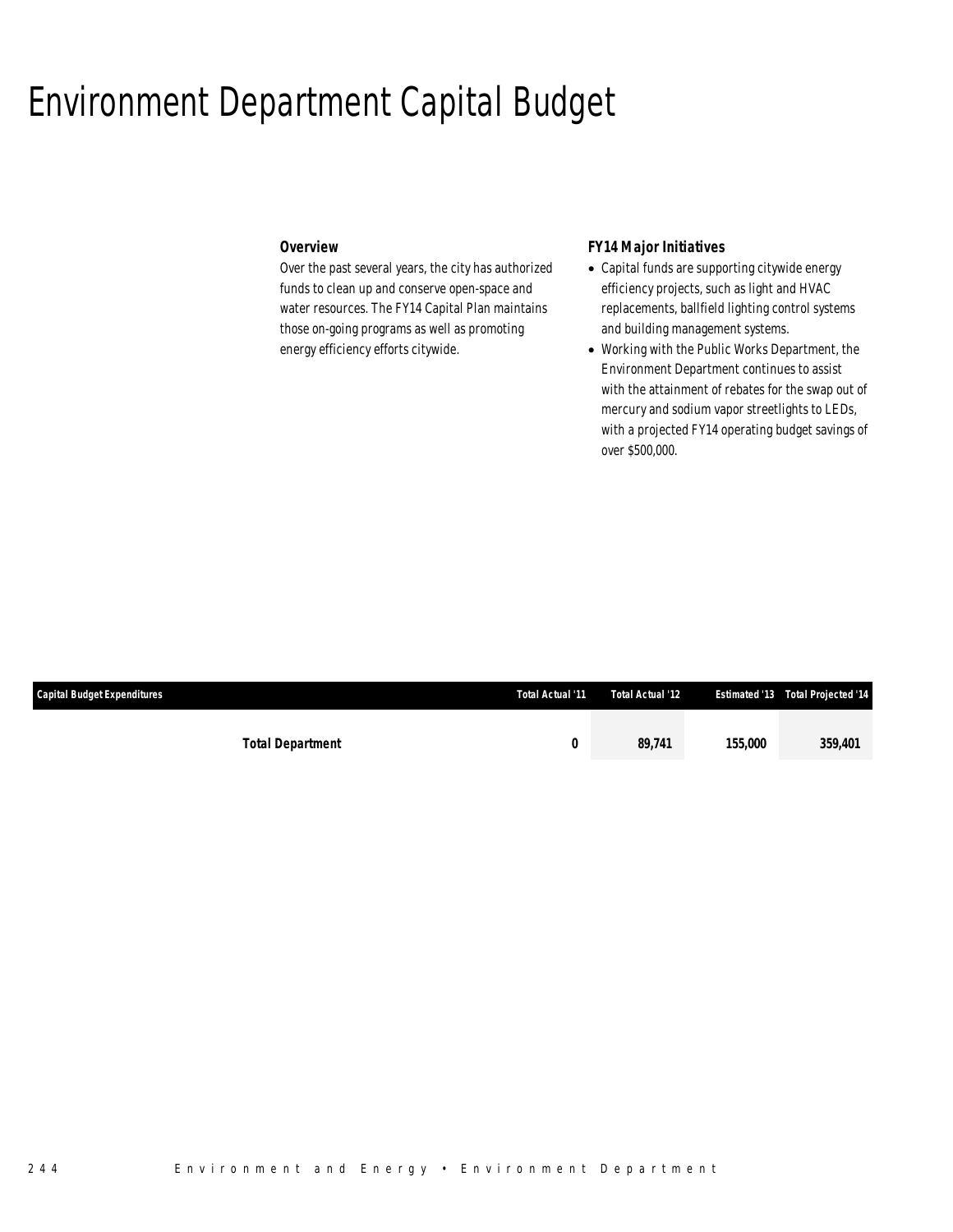## Environment Department Project Profiles

### *ENERGY CONSERVATION PROGRAM*

### *Project Mission*

 Develop and implement an energy conservation strategy citywide including the installation of photovoltaic units and energy efficient lighting. These funds support citywide energy efficiency projects. *Managing Department,* Environment Department *Status,* Annual Program

*Location,* Citywide *Operating Impact,* Yes

| <b>Authorizations</b>                    |           |             |               |             |           |
|------------------------------------------|-----------|-------------|---------------|-------------|-----------|
|                                          |           |             |               | Non Capital |           |
| Source                                   | Existing  | <b>FY14</b> | <b>Future</b> | Fund        | Total     |
| City Capital                             | 740.000   | 0           | 0             | 0           | 740,000   |
| Grants/Other                             | 276,022   | 150,000     | 0             | $\Omega$    | 426,022   |
| Total                                    | 1.016.022 | 150,000     | $\theta$      | 0           | 1,166,022 |
| <b>Expenditures (Actual and Planned)</b> |           |             |               |             |           |
|                                          | Thru      |             |               |             |           |
| Source                                   | 6/30/12   | <b>FY13</b> | <b>FY14</b>   | FY15-18     | Total     |
| City Capital                             | 323,010   | 175,000     | 100,000       | 141,990     | 740,000   |
| Grants/Other                             | 50,000    | 100,000     | 159,401       | 116,621     | 426,022   |
| Total                                    | 373,010   | 275,000     | 259,401       | 258,611     | 1,166,022 |
|                                          |           |             |               |             |           |

### *OPEN SPACE ACQUISITION*

*Project Mission*

Funding program for open space acquisition.

 *Managing Department,* Parks and Recreation Department *Status,* To Be Scheduled*Location,* Citywide *Operating Impact,* No

| <b>Authorizations</b>                    |           |             |             |             |                |
|------------------------------------------|-----------|-------------|-------------|-------------|----------------|
|                                          |           |             |             | Non Capital |                |
| Source                                   | Existing  | <b>FY14</b> | Future      | Fund        | Total          |
| City Capital                             | 1,000,000 | 0           | 500,000     | $\theta$    | 1,500,000      |
| Grants/Other                             | 0         | 0           | 0           | 0           | $\overline{0}$ |
| Total                                    | 1,000,000 | $\theta$    | 500,000     | $\theta$    | 1,500,000      |
| <b>Expenditures (Actual and Planned)</b> |           |             |             |             |                |
|                                          | Thru      |             |             |             |                |
| Source                                   | 6/30/12   | <b>FY13</b> | <b>FY14</b> | FY15-18     | Total          |
| City Capital                             | 622,281   | 0           | 0           | 877.719     | 1,500,000      |
| Grants/Other                             | 0         | 0           | 0           |             | $\overline{0}$ |
| Total                                    | 622.281   | $\Omega$    | 0           | 877.719     | 1,500,000      |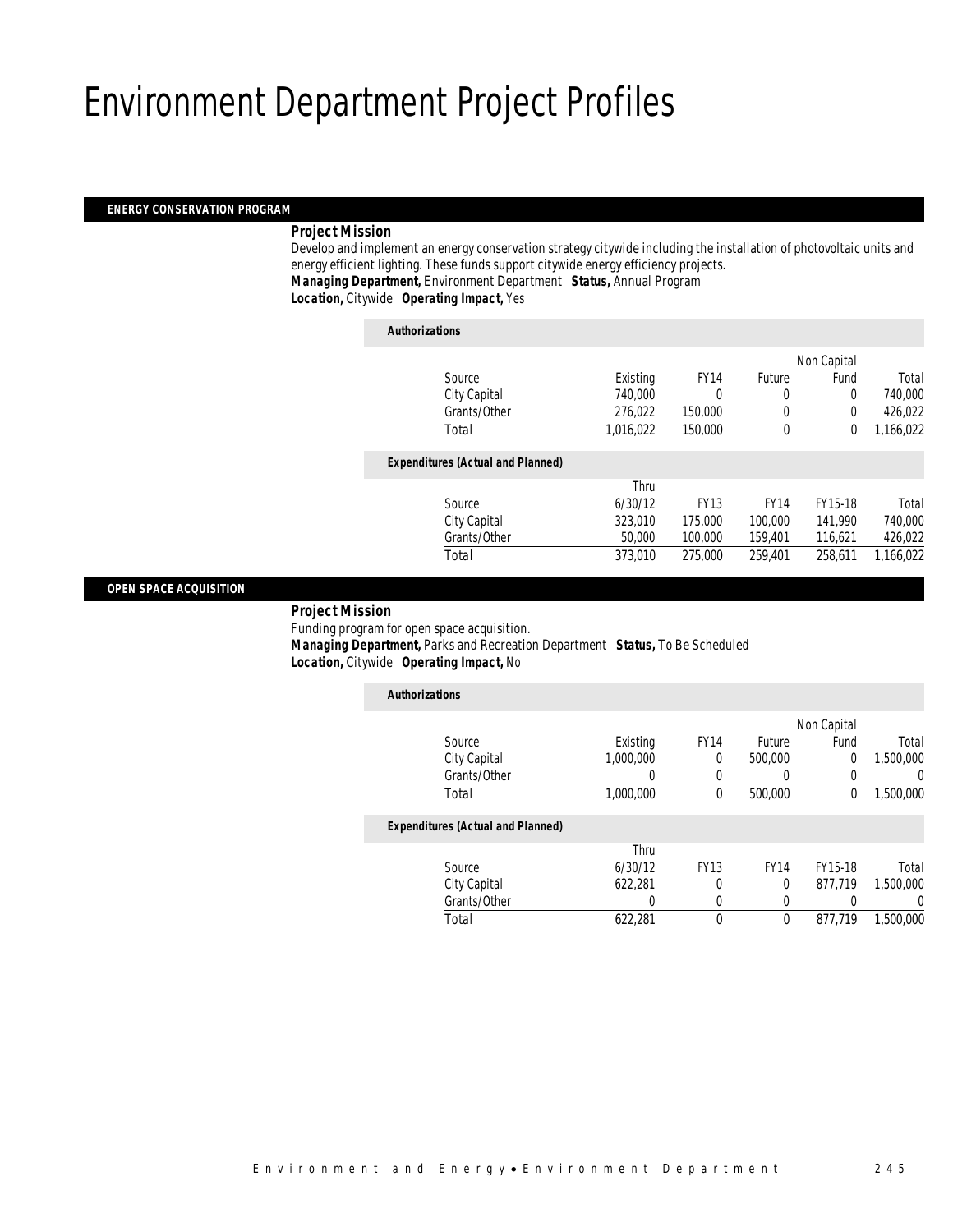# Environment Department Project Profiles

## *WIND TURBINE*

 *Project Mission* Design and construct wind turbines. *Managing Department,* Environment Department *Status,* To Be Scheduled*Location,* Harbor Islands *Operating Impact,* No

| <b>Authorizations</b>                    |           |             |             |             |                  |
|------------------------------------------|-----------|-------------|-------------|-------------|------------------|
|                                          |           |             |             | Non Capital |                  |
| Source                                   | Existing  | <b>FY14</b> | Future      | Fund        | Total            |
| City Capital                             | 3.000.000 | 0           | 0           | 0           | 3,000,000        |
| Grants/Other                             | 0         | 0           | 0           | 0           | $\left( \right)$ |
| Total                                    | 3,000,000 | 0           | $\mathbf 0$ | $\theta$    | 3,000,000        |
| <b>Expenditures (Actual and Planned)</b> |           |             |             |             |                  |
|                                          | Thru      |             |             |             |                  |
| Source                                   | 6/30/12   | <b>FY13</b> | <b>FY14</b> | FY15-18     | Total            |
| City Capital                             | 0         | 0           | 100,000     | 2.900.000   | 3,000,000        |
| Grants/Other                             | 0         | 0           | 0           |             | $\left($         |
| Total                                    | 0         | 0           | 100,000     | 2,900,000   | 3,000,000        |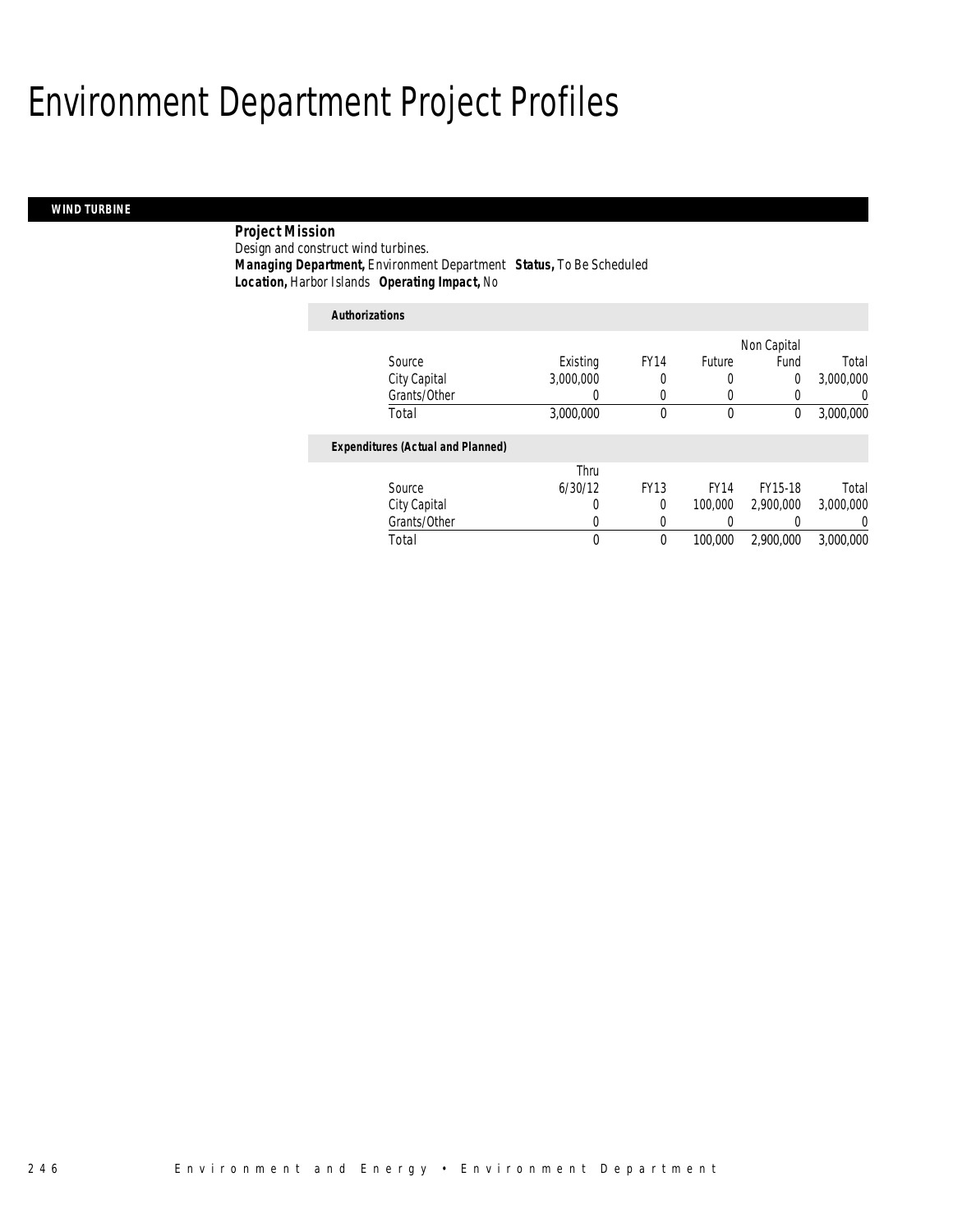# Inspectional Services Department Operating Budget

### *Bryan Glascock, Commissioner Appropriation: 260*

## *Department Mission*

The mission of the Inspectional Services Department (ISD) is to serve the public by protecting the health, safety, and environmental stability of Boston's business and residential communities. To this end, ISD effectively administers and consistently enforces building, housing, and environmental regulations within the City of Boston. The department will continue to use its resources to protect and improve the quality of life in Boston's neighborhoods by providing public information, education, and enforcement.

### *FY14 Performance Strategies*

- To direct the cleaning of all vacant lots deemed to pose public health concerns.
- To ensure that tenants are provided with rental units that comply with building and sanitary codes.
- To ensure the safety of buildings by tracking their compliance with codes by means of scheduled inspections.
- To inspect all food establishments; swimming pools, massage and bath facilities; recreational camps for children; and funeral home
- establishments, on a routine and complaint basis.
- To respond to housing "no heat" complaints within 24 hours.

| <b>Operating Budget</b>      | Program Name                                                                                                    | Total Actual '11                               | Total Actual '12                               | Total Approp '13                               | <b>Total Budget '14</b>                        |
|------------------------------|-----------------------------------------------------------------------------------------------------------------|------------------------------------------------|------------------------------------------------|------------------------------------------------|------------------------------------------------|
|                              | Commissioner's Office<br>Administration & Finance<br><b>Buildings &amp; Structures</b><br><b>Field Services</b> | 625.293<br>3.400.064<br>5,042,191<br>6,477,307 | 819.936<br>3,369,948<br>5,024,519<br>6,361,890 | 667.640<br>3.579.580<br>5,451,379<br>6,634,435 | 661,099<br>3,585,838<br>5,299,911<br>8,039,583 |
|                              | Total                                                                                                           | 15,544,855                                     | 15,576,293                                     | 16,333,034                                     | 17,586,431                                     |
| <b>External Funds Budget</b> | <b>Fund Name</b>                                                                                                | Total Actual '11                               | Total Actual '12                               | Total Approp '13                               | <b>Total Budget '14</b>                        |
|                              | Foreclosure Fund<br>Weights & Measures                                                                          | 62,331<br>71,536                               | 83,422<br>76,395                               | 137,079<br>77.843                              | 151,498<br>84,413                              |
|                              | Total                                                                                                           | 133,867                                        | 159,817                                        | 214,922                                        | 235,911                                        |
| <b>Operating Budget</b>      |                                                                                                                 | Actual '11                                     | Actual '12                                     | Approp '13                                     | <b>Budget '14</b>                              |
|                              | <b>Personnel Services</b><br>Non Personnel                                                                      | 13,225,125<br>2,319,730                        | 13,087,334<br>2,488,959                        | 13,602,022<br>2,731,012                        | 14,429,727<br>3,156,704                        |
|                              | <b>Total</b>                                                                                                    | 15,544,855                                     | 15,576,293                                     | 16,333,034                                     | 17,586,431                                     |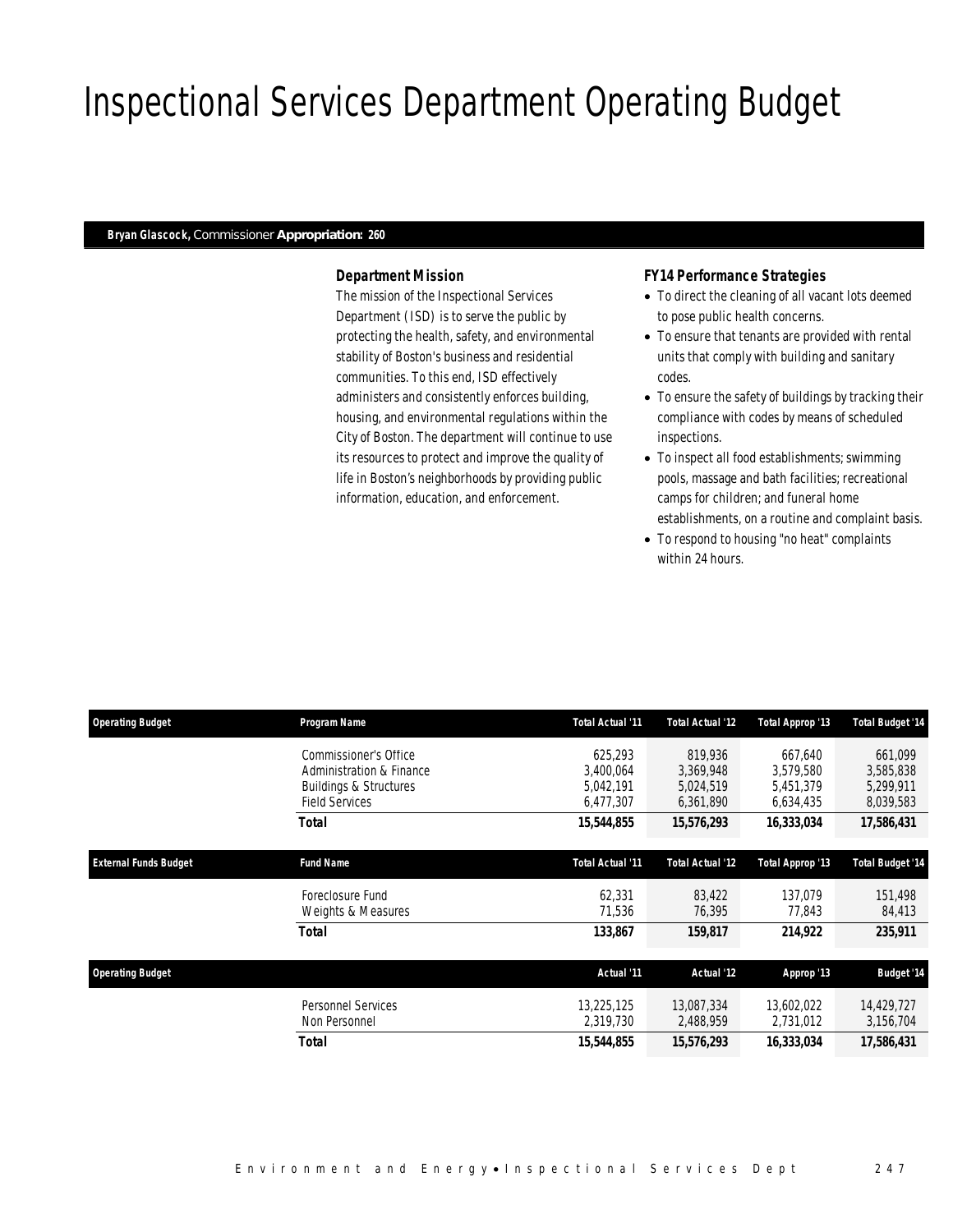## Inspectional Services Department Operating Budget



### *Authorizing Statutes*

- Establishment, CBC Ord. §§ 9-9.1, 9-9.5-9-9.7.
- Building & Structural Regulation; Swimming Pool; Elderly/Handicapped, State Building Code, 780 CMR; CBC St. 9 § 207; CBC Ord. § 9-9.10; CBC Ord. §§ 9-9.11.1-9-9.11.6.
- Housing Inspection, CBC Ord. 9, s. 1-2; State Sanitary Code, 5 CMR 400-419; Ord. 1984, c. 26, 39.
- Health Inspection, State Sanitary Code, 5 CMR 590-595.
- Weights & Measures; Transient Vendors & Hawkers; Inspection & Sale of Food, Drugs, Various Articles, 1817 Mass. Acts ch. 50, §§ 1-6; CBC St.9 § 10; CBC Ord. § 9-2.1; M.G.L.A. cc. 6, 94, 101; M.G.L.A. c. 98, § 56.
- Rodent Control, State Sanitary Code, 105 CMR 550.
- Board of Appeals, CBC St. 9 §§ 150-152; CBC Ord. §§ 9-4.1-9-4.2, 9-9.5.
- Board of Examiners, CBC St.9 §§ 150-152; CBC Ord. §§ 9-8.1-9-8.2, 9-9.5.

### *Description of Services*

The Inspectional Services Department provides a broad range of regulatory services that include the inspection of buildings for compliance with building and public safety regulations, general housing inspections, and retail food establishment inspections for compliance with public health regulations. The Department provides services to victims of serious incidents such as fire, building collapse, power failure, etc., by providing coordination and assistance with building boardups, hazard waste removal, short term make-safe repair activities and counseling. The Department works in cooperation with other public safety, human service, and law enforcement agencies to investigate and prosecute fraudulent contractors, environmental violators and others engaged in illegal activities that could have a negative impact on the quality of life. The Inspectional Services Department continues to develop and implement public information programs about the services and activities available through this agency.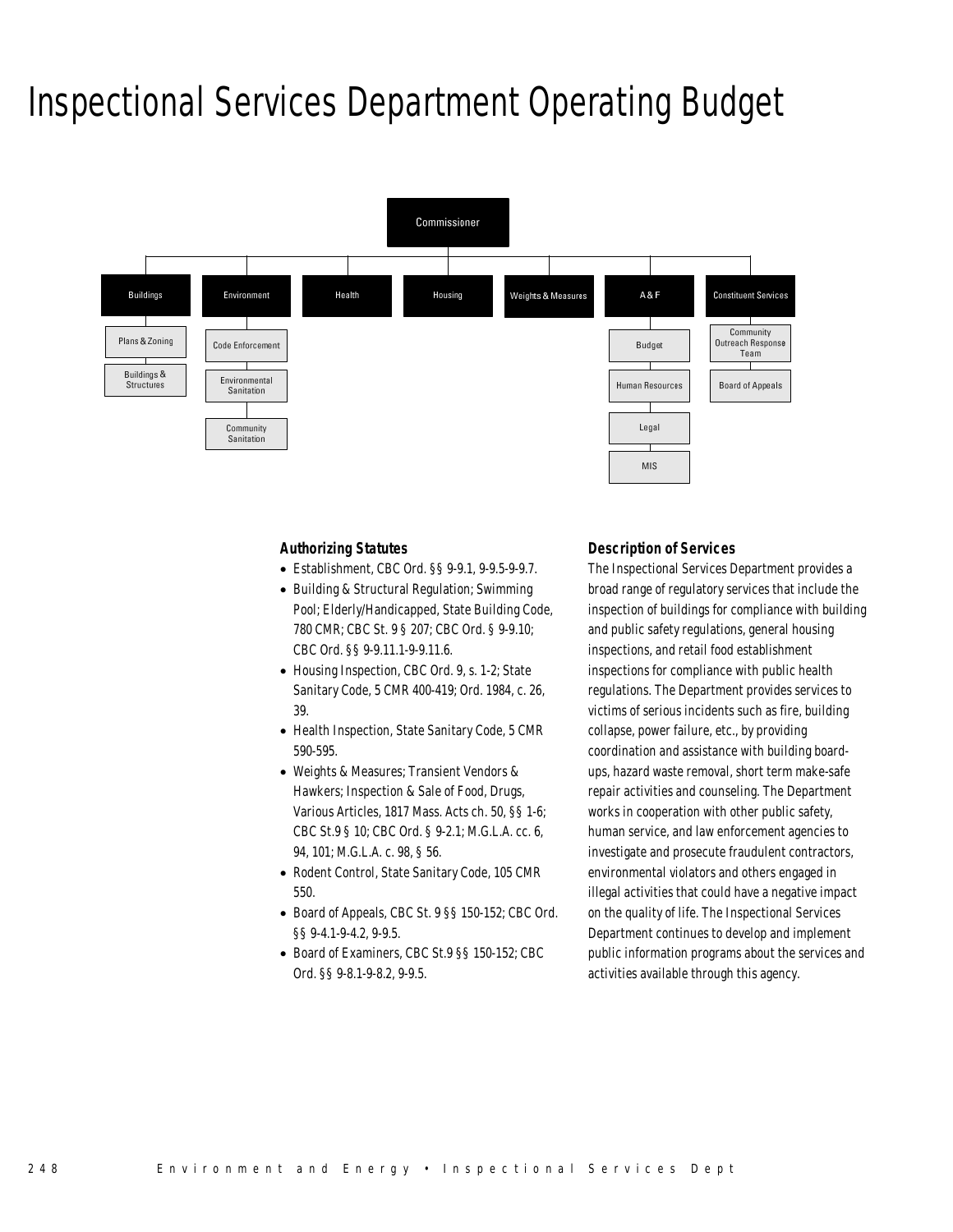# Department History

| <b>Personnel Services</b>       |                                                                                                                                                                                                                                                                                                      | FY11 Expenditure                                                                               | FY12 Expenditure                                                                                 | FY13 Appropriation                                                                                       | FY14 Adopted                                                                                          | Inc/Dec 13 vs 14                                                                                           |
|---------------------------------|------------------------------------------------------------------------------------------------------------------------------------------------------------------------------------------------------------------------------------------------------------------------------------------------------|------------------------------------------------------------------------------------------------|--------------------------------------------------------------------------------------------------|----------------------------------------------------------------------------------------------------------|-------------------------------------------------------------------------------------------------------|------------------------------------------------------------------------------------------------------------|
|                                 | 51000 Permanent Employees<br>51100 Emergency Employees<br>51200 Overtime<br>51600 Unemployment Compensation<br>51700 Workers' Compensation<br><b>Total Personnel Services</b>                                                                                                                        | 12,826,494<br>0<br>316,740<br>18,647<br>63,244<br>13,225,125                                   | 12,512,559<br>0<br>373,231<br>12,447<br>189,097<br>13,087,334                                    | 13,210,022<br>0<br>315,000<br>17,000<br>60,000<br>13,602,022                                             | 14,028,227<br>$\mathbf 0$<br>324,500<br>17,000<br>60,000<br>14,429,727                                | 818,205<br>0<br>9,500<br>$\mathbf{0}$<br>$\Omega$<br>827,705                                               |
| <b>Contractual Services</b>     |                                                                                                                                                                                                                                                                                                      | FY11 Expenditure                                                                               | FY12 Expenditure                                                                                 | FY13 Appropriation                                                                                       | FY14 Adopted                                                                                          | Inc/Dec 13 vs 14                                                                                           |
|                                 | 52100 Communications<br>52200 Utilities<br>52400 Snow Removal<br>52500 Garbage/Waste Removal<br>52600 Repairs Buildings & Structures<br>52700 Repairs & Service of Equipment<br>52800 Transportation of Persons<br>52900 Contracted Services<br><b>Total Contractual Services</b>                    | 173,412<br>88,450<br>0<br>$\mathbf{0}$<br>287,025<br>77,214<br>280,632<br>328,590<br>1,235,323 | 170,668<br>88,142<br>0<br>$\overline{0}$<br>267,259<br>86,552<br>273,595<br>482,154<br>1,368,370 | 173,360<br>99,411<br>$\mathbf 0$<br>$\mathbf{0}$<br>274,556<br>88,245<br>268,198<br>380,846<br>1,284,616 | 173,360<br>116,844<br>0<br>$\overline{0}$<br>281,818<br>88,549<br>279,874<br>942,488<br>1,882,933     | $\mathbf 0$<br>17,433<br>$\mathbf{0}$<br>$\Omega$<br>7,262<br>304<br>11,676<br>561,642<br>598,317          |
| <b>Supplies &amp; Materials</b> |                                                                                                                                                                                                                                                                                                      | FY11 Expenditure                                                                               | FY12 Expenditure                                                                                 | FY13 Appropriation                                                                                       | FY14 Adopted                                                                                          | Inc/Dec 13 vs 14                                                                                           |
|                                 | 53000 Auto Energy Supplies<br>53200 Food Supplies<br>53400 Custodial Supplies<br>53500 Med, Dental, & Hosp Supply<br>53600 Office Supplies and Materials<br>53700 Clothing Allowance<br>53800 Educational Supplies & Mat<br>53900 Misc Supplies & Materials<br><b>Total Supplies &amp; Materials</b> | 41,412<br>0<br>0<br>$\boldsymbol{0}$<br>82,853<br>2,250<br>0<br>24,564<br>151,079              | 47,981<br>0<br>$\mathbf{0}$<br>0<br>77,672<br>2,250<br>0<br>34,108<br>162,011                    | 56,251<br>$\theta$<br>$\theta$<br>$\mathbf{0}$<br>78,439<br>2,400<br>$\theta$<br>44,975<br>182,065       | 54,876<br>$\mathbf{0}$<br>$\overline{0}$<br>$\mathbf{0}$<br>80,939<br>2,400<br>0<br>64,780<br>202,995 | $-1,375$<br>$\mathbf 0$<br>$\overline{0}$<br>$\Omega$<br>2,500<br>$\Omega$<br>$\Omega$<br>19,805<br>20,930 |
| <b>Current Chgs &amp; Oblig</b> |                                                                                                                                                                                                                                                                                                      | FY11 Expenditure                                                                               | FY12 Expenditure                                                                                 | FY13 Appropriation                                                                                       | FY14 Adopted                                                                                          | Inc/Dec 13 vs 14                                                                                           |
|                                 | 54300 Workers' Comp Medical<br>54400 Legal Liabilities<br>54500 Aid To Veterans<br>54600 Current Charges H&I<br>54700 Indemnification<br>54900 Other Current Charges<br>Total Current Chgs & Oblig                                                                                                   | 23,397<br>3,094<br>0<br>0<br>$\Omega$<br>766,033<br>792,524                                    | 78,769<br>$\overline{0}$<br>0<br>0<br>$\Omega$<br>780,619<br>859,388                             | 25,000<br>33,740<br>$\mathbf 0$<br>$\theta$<br>$\Omega$<br>1,067,106<br>1,125,846                        | 25,000<br>15,022<br>0<br>$\mathbf 0$<br>$\Omega$<br>814,076<br>854,098                                | $\overline{0}$<br>$-18,718$<br>$\Omega$<br>$\Omega$<br>$\Omega$<br>$-253,030$<br>$-271,748$                |
| Equipment                       |                                                                                                                                                                                                                                                                                                      | FY11 Expenditure                                                                               | FY12 Expenditure                                                                                 | FY13 Appropriation                                                                                       | FY14 Adopted                                                                                          | Inc/Dec 13 vs 14                                                                                           |
|                                 | 55000 Automotive Equipment<br>55400 Lease/Purchase<br>55600 Office Furniture & Equipment<br>55900 Misc Equipment<br><b>Total Equipment</b>                                                                                                                                                           | $\mathbf 0$<br>136,101<br>$\mathbf 0$<br>4,703<br>140,804                                      | $\mathbf 0$<br>90,394<br>336<br>8,460<br>99,190                                                  | 0<br>113,485<br>$\mathbf 0$<br>25,000<br>138,485                                                         | 0<br>115,028<br>3,000<br>98,650<br>216,678                                                            | 0<br>1,543<br>3,000<br>73,650<br>78,193                                                                    |
| Other                           |                                                                                                                                                                                                                                                                                                      | FY11 Expenditure                                                                               | FY12 Expenditure                                                                                 | FY13 Appropriation                                                                                       | FY14 Adopted                                                                                          | Inc/Dec 13 vs 14                                                                                           |
|                                 | 56200 Special Appropriation<br>57200 Structures & Improvements<br>58000 Land & Non-Structure<br><b>Total Other</b>                                                                                                                                                                                   | $\pmb{0}$<br>0<br>0<br>0                                                                       | $\boldsymbol{0}$<br>$\mathbf 0$<br>0<br>0                                                        | $\boldsymbol{0}$<br>$\mathbf 0$<br>$\mathbf 0$<br>0                                                      | 0<br>0<br>0<br>0                                                                                      | 0<br>0<br>0<br>0                                                                                           |
|                                 | <b>Grand Total</b>                                                                                                                                                                                                                                                                                   | 15,544,855                                                                                     | 15,576,293                                                                                       | 16,333,034                                                                                               | 17,586,431                                                                                            | 1,253,397                                                                                                  |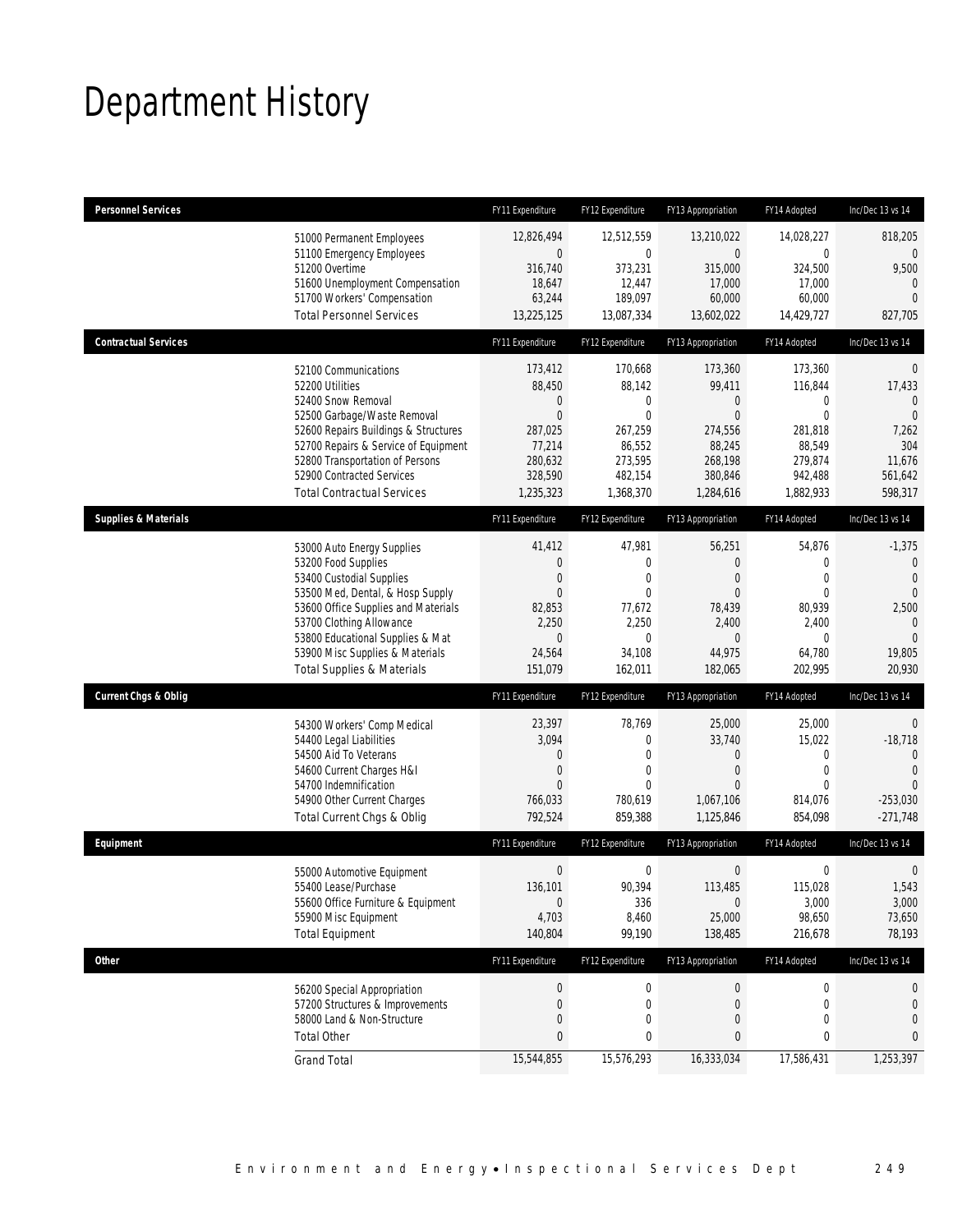# Department Personnel

| Title                                           | Union<br>Code                      | Grade     | Position     | FY14 Salary        | Title                                                | Union<br>Code   | Grade     | Position       | FY14 Salary          |
|-------------------------------------------------|------------------------------------|-----------|--------------|--------------------|------------------------------------------------------|-----------------|-----------|----------------|----------------------|
|                                                 |                                    |           |              |                    |                                                      |                 |           |                |                      |
| <b>ACC - Attorney</b>                           | <b>EXM</b>                         | <b>NG</b> | 2.00         | 155,859            | Exec Asst (AC.Isd/Plans&Zone)                        | EXM             | 10        | 1.00           | 103,948              |
| Adm Assistant                                   | SE1                                | 04        | 2.00         | 101,558            | Exec Asst (AC.Isd/Rodent)                            | EXM             | 10        | 1.00           | 103,948              |
| Admin Asst (Law-GeneralSvcs)                    | SE <sub>1</sub>                    | 06        | 1.00         | 75,615             | Exec Asst (AC.ISD/Weights&Meas)<br><b>Head Clerk</b> | EXM             | 10        | 1.00           | 103,948              |
| <b>Admin Secretary</b><br>Admin Secretary (ISD) | AFF<br>SE <sub>1</sub>             | 14<br>03  | 2.00<br>5.00 | 101,254<br>273,274 |                                                      | AFF<br>AFF      | 12<br>16A | 23.00<br>18.00 | 949,482<br>1,143,940 |
|                                                 |                                    | 09        |              |                    | Health Inspector                                     |                 |           |                |                      |
| Assoc Inspec Engineer (ISD)                     | SE1                                |           | 8.00         | 752,255            | Housing Inspector                                    | OPE             | 16A       | 28.00          | 1,633,659            |
| Assoc Inspection Eng Fire-Serv                  | SE <sub>1</sub><br>SE <sub>1</sub> | 10<br>07  | 1.00<br>4.00 | 105,508            | Legal Asst                                           | AFF<br>AFF      | 15        | 1.00           | 57,315               |
| Asst Dir Housing Inspection                     |                                    |           |              | 259,762            | Legal Asst                                           |                 | 16        | 1.00           | 61,991               |
| Asst Dir Of Operations                          | <b>EXM</b>                         | 12        | 1.00         | 114,497            | Management Analyst                                   | SE <sub>1</sub> | 05        | 1.00           | 69,387               |
| <b>Board Member Appeals</b>                     | <b>EXO</b>                         | <b>NG</b> | 7.00         | 109,500            | Member-Bd Of Review                                  | <b>EXO</b>      | <b>NG</b> | 1.00           | 15,643               |
| <b>Board Members (Examiners)</b>                | EX <sub>0</sub>                    | <b>NG</b> | 3.00         | 31,286             | Plumbing And Gasfitting Insp.                        | AFF             | 16A       | 6.00           | 362,639              |
| <b>Building Inspector</b>                       | AFF                                | 16A       | 20.00        | 1,224,374          | Plumbing Inspector                                   | AFF             | 16A       | 1.00           | 65,271               |
| Chief Bldg Admin Clerk                          | AFF                                | 14        | 2.00         | 101,904            | Prin Admin Assistant                                 | SE <sub>1</sub> | 08        | 6.00           | 544,858              |
| Chief Bldg Inspector                            | AFF                                | 18A       | 2.00         | 137,313            | Prin Admin Asst                                      | EXM             | 08        | 1.00           | 61,885               |
| Chief Deputy Sealer Wts & Msrs                  | AFF                                | 18A       | 1.00         | 79,239             | Prin Admin Asst                                      | MY <sub>0</sub> | 08        | 2.00           | 108,889              |
| Code Enforce Inspector(Isd)                     | AFF                                | 16A       | 2.00         | 131,609            | Prin Clerk                                           | AFF             | 09        | 1.00           | 40,268               |
| Code Enforce Offcr                              | AFL                                | 17A       | 2.00         | 143,196            | Prin Clerk & Typist                                  | AFF             | 09        | 12.00          | 417,397              |
| Code Enforce Offcr(Prmgmt&Car)                  | AFL                                | 14A       | 13.00        | 626,540            | Prin Health Inspector                                | SE <sub>1</sub> | 07        | 3.00           | 210,716              |
| Commissioner (ISD)                              | CDH                                | <b>NG</b> | 1.00         | 110,302            | Sr Adm Analyst                                       | SE <sub>1</sub> | 06        | 1.00           | 75,615               |
| Community Liaison (ISD)                         | AFF                                | 15        | 1.00         | 57,315             | Sr Adm Asst                                          | SE <sub>1</sub> | 05        | 2.00           | 138,775              |
| Dep Comm Bldgs & Structures                     | <b>EXM</b>                         | 14        | 1.00         | 126,255            | Sr Cashier                                           | AFF             | 10        | 1.00           | 29,915               |
| Dep Sealer(Wts & Msrs)                          | AFF                                | 16A       | 5.00         | 331,689            | Sr Data Proc Sys Analyst                             | SE <sub>1</sub> | 08        | 1.00           | 90,810               |
| Dir Bldg & Structure Div                        | SE <sub>1</sub>                    | 10        | 1.00         | 105,508            | Sr Legal Asst                                        | AFF             | 16        | 3.00           | 185,972              |
| DP Sys Analyst                                  | SE <sub>1</sub>                    | 06        | 1.00         | 75,615             | Sr Personnel Officer                                 | SE <sub>1</sub> | 06        | 1.00           | 75,615               |
| Environmental Health Inspector I                | AFF                                | 16A       | 11.00        | 689,016            | Sub Board Member                                     | EX <sub>0</sub> | <b>NG</b> | 5.00           | 78,214               |
| Environmental Health Inspector II               | AFF                                | 15A       | 3.00         | 179,293            | Sup of Plumbing & Gas Insp.                          | SE <sub>1</sub> | 08        | 1.00           | 90,810               |
| Exc Asst (AsstCommConstServcs)                  | <b>EXM</b>                         | 10        | 1.00         | 103,948            | Supv of Building Inspection                          | SE <sub>1</sub> | 08        | 1.00           | 90,810               |
| <b>Exec Assistant</b>                           | <b>EXM</b>                         | 11        | 1.00         | 110,326            | Supv Permitting & Building Admin                     | SE <sub>1</sub> | 08        | 1.00           | 90,810               |
| Exec Asst (AC.Isd/Health)                       | <b>EXM</b>                         | 10        | 1.00         | 104,217            | Supv-Electrical Inspection                           | SE <sub>1</sub> | 08        | 1.00           | 90.810               |
| Exec Asst (AC.Isd/Housing)                      | <b>EXM</b>                         | 10        | 1.00         | 94,145             | Wire Inspector                                       | FEW             | 17        | 9.00           | 630,094              |
|                                                 |                                    |           |              |                    | <b>Total</b>                                         |                 |           | 241            | 14,335,604           |

| <b>FY14 Total Request</b>    | 14,028,227 |
|------------------------------|------------|
| <b>Salary Savings</b>        | $-362,750$ |
| Chargebacks                  | $-128,329$ |
| Other                        | 179,947    |
| <b>Differential Payments</b> | 3,751      |
| <b>Adjustments</b>           |            |
|                              |            |
|                              |            |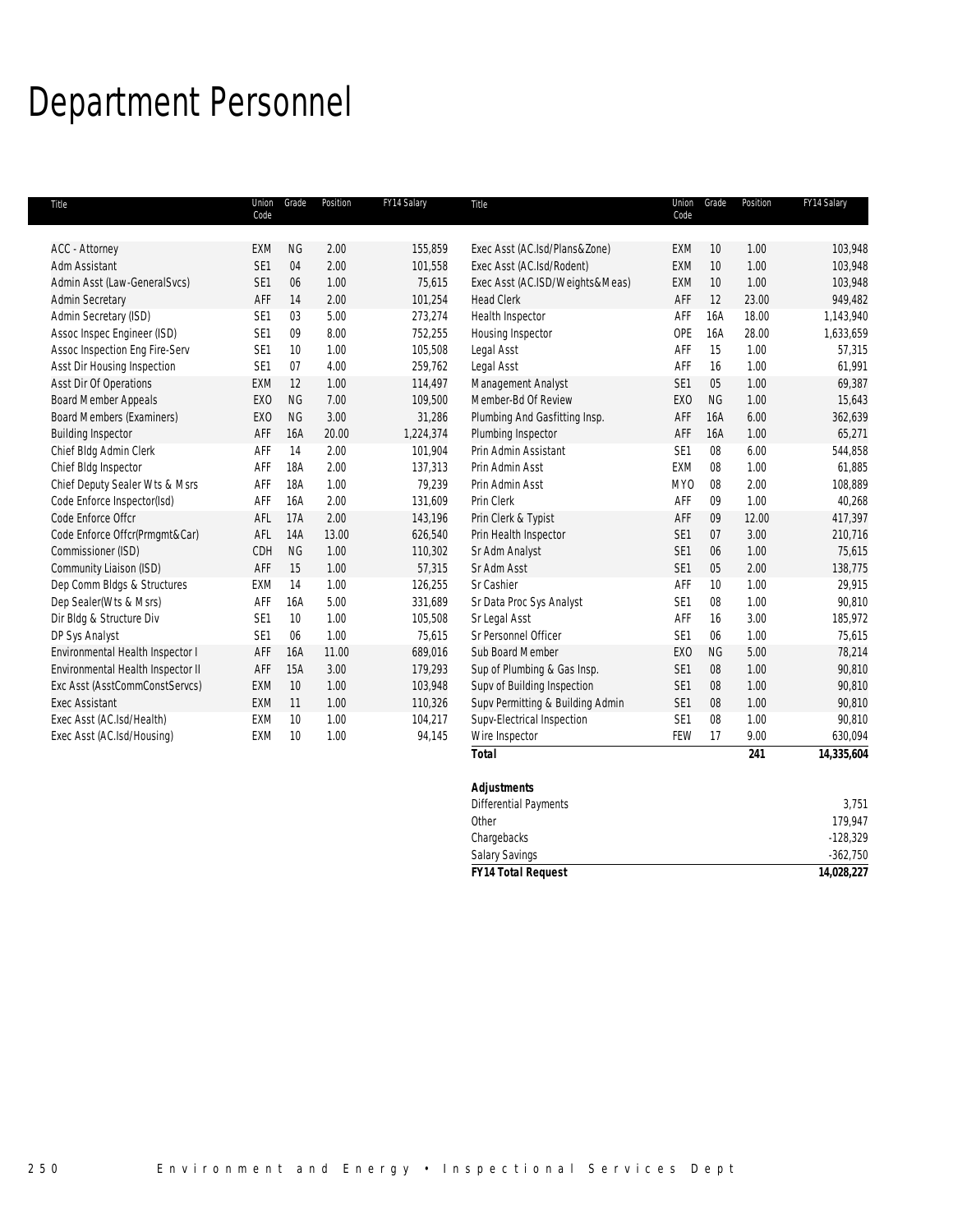# External Funds History

| <b>Personnel Services</b>       |                                                                                                                                                                                                                                                                                                            | FY11 Expenditure                                                                                    | FY12 Expenditure                                                                               | FY13 Appropriation                                                                                                                                                                  | FY14 Adopted                                                                                                                                                        | Inc/Dec 13 vs 14                                                                                                                                                   |
|---------------------------------|------------------------------------------------------------------------------------------------------------------------------------------------------------------------------------------------------------------------------------------------------------------------------------------------------------|-----------------------------------------------------------------------------------------------------|------------------------------------------------------------------------------------------------|-------------------------------------------------------------------------------------------------------------------------------------------------------------------------------------|---------------------------------------------------------------------------------------------------------------------------------------------------------------------|--------------------------------------------------------------------------------------------------------------------------------------------------------------------|
|                                 | 51000 Permanent Employees<br>51100 Emergency Employees<br>51200 Overtime<br>51300 Part Time Employees<br>51400 Health Insurance<br>51500 Pension & Annunity<br>51600 Unemployment Compensation<br>51700 Workers' Compensation<br>51800 Indirect Costs<br>51900 Medicare<br><b>Total Personnel Services</b> | 121,591<br>$\boldsymbol{0}$<br>$\boldsymbol{0}$<br>0<br>0<br>0<br>0<br>0<br>0<br>0<br>121,591       | 108,703<br>0<br>11,258<br>0<br>0<br>1,642<br>0<br>0<br>$\overline{0}$<br>$\theta$<br>121,603   | 195,760<br>$\boldsymbol{0}$<br>$\mathbf 0$<br>$\overline{0}$<br>$\overline{0}$<br>$\overline{0}$<br>$\overline{0}$<br>$\overline{0}$<br>$\overline{0}$<br>$\overline{0}$<br>195,760 | 207,136<br>$\boldsymbol{0}$<br>$\mathbf 0$<br>$\mathbf{0}$<br>$\mathbf{0}$<br>$\mathbf 0$<br>$\mathbf{0}$<br>$\mathbf 0$<br>$\mathbf{0}$<br>$\mathbf{0}$<br>207,136 | 11,376<br>$\mathbf 0$<br>$\mathbf{0}$<br>$\mathbf 0$<br>$\overline{0}$<br>$\overline{0}$<br>$\mathbf 0$<br>$\mathbf{0}$<br>$\mathbf 0$<br>$\overline{0}$<br>11,376 |
| <b>Contractual Services</b>     |                                                                                                                                                                                                                                                                                                            | FY11 Expenditure                                                                                    | FY12 Expenditure                                                                               | FY13 Appropriation                                                                                                                                                                  | FY14 Adopted                                                                                                                                                        | Inc/Dec 13 vs 14                                                                                                                                                   |
|                                 | 52100 Communications<br>52200 Utilities<br>52400 Snow Removal<br>52500 Garbage/Waste Removal<br>52600 Repairs Buildings & Structures<br>52700 Repairs & Service of Equipment<br>52800 Transportation of Persons<br>52900 Contracted Services<br><b>Total Contractual Services</b>                          | 710<br>155<br>$\mathbf 0$<br>$\boldsymbol{0}$<br>$\overline{0}$<br>4,222<br>2,617<br>2,146<br>9,850 | 826<br>27<br>$\mathbf{0}$<br>$\mathbf 0$<br>$\overline{0}$<br>3,095<br>4,777<br>416<br>9,141   | 400<br>80<br>$\overline{0}$<br>$\boldsymbol{0}$<br>$\overline{0}$<br>1,000<br>7,668<br>850<br>9,998                                                                                 | 400<br>100<br>$\mathbf 0$<br>$\mathbf 0$<br>$\mathbf{0}$<br>2,000<br>6,300<br>5,200<br>14,000                                                                       | $\theta$<br>20<br>$\mathbf{0}$<br>$\overline{0}$<br>$\overline{0}$<br>1,000<br>$-1,368$<br>4,350<br>4,002                                                          |
| <b>Supplies &amp; Materials</b> |                                                                                                                                                                                                                                                                                                            | FY11 Expenditure                                                                                    | FY12 Expenditure                                                                               | FY13 Appropriation                                                                                                                                                                  | FY14 Adopted                                                                                                                                                        | Inc/Dec 13 vs 14                                                                                                                                                   |
|                                 | 53000 Auto Energy Supplies<br>53200 Food Supplies<br>53400 Custodial Supplies<br>53500 Med, Dental, & Hosp Supply<br>53600 Office Supplies and Materials<br>53700 Clothing Allowance<br>53800 Educational Supplies & Mat<br>53900 Misc Supplies & Materials<br><b>Total Supplies &amp; Materials</b>       | $\theta$<br>$\boldsymbol{0}$<br>0<br>0<br>0<br>$\mathbf 0$<br>$\boldsymbol{0}$<br>1,854<br>1,854    | 80<br>$\boldsymbol{0}$<br>0<br>0<br>8,447<br>$\mathbf 0$<br>$\overline{0}$<br>19,506<br>28,033 | 0<br>$\boldsymbol{0}$<br>$\overline{0}$<br>$\mathbf 0$<br>607<br>$\theta$<br>$\overline{0}$<br>7,227<br>7,834                                                                       | $\boldsymbol{0}$<br>$\mathbf 0$<br>$\mathbf{0}$<br>$\mathbf{0}$<br>1,150<br>$\mathbf 0$<br>$\mathbf{0}$<br>7,500<br>8,650                                           | $\mathbf 0$<br>$\mathbf{0}$<br>$\mathbf{0}$<br>$\overline{0}$<br>543<br>$\mathbf{0}$<br>$\mathbf 0$<br>273<br>816                                                  |
| <b>Current Chgs &amp; Oblig</b> |                                                                                                                                                                                                                                                                                                            | FY11 Expenditure                                                                                    | FY12 Expenditure                                                                               | FY13 Appropriation                                                                                                                                                                  | FY14 Adopted                                                                                                                                                        | Inc/Dec 13 vs 14                                                                                                                                                   |
|                                 | 54300 Workers' Comp Medical<br>54400 Legal Liabilities<br>54600 Current Charges H&I<br>54700 Indemnification<br>54900 Other Current Charges<br>Total Current Chgs & Oblig                                                                                                                                  | $\boldsymbol{0}$<br>$\boldsymbol{0}$<br>$\overline{0}$<br>$\boldsymbol{0}$<br>572<br>572            | $\boldsymbol{0}$<br>$\boldsymbol{0}$<br>0<br>0<br>1,040<br>1,040                               | $\boldsymbol{0}$<br>$\boldsymbol{0}$<br>$\overline{0}$<br>0<br>1,330<br>1,330                                                                                                       | $\boldsymbol{0}$<br>$\mathbf 0$<br>$\mathbf{0}$<br>$\mathbf{0}$<br>6,125<br>6,125                                                                                   | $\mathbf 0$<br>$\mathbf 0$<br>$\overline{0}$<br>$\theta$<br>4,795<br>4,795                                                                                         |
| Equipment                       |                                                                                                                                                                                                                                                                                                            | FY11 Expenditure                                                                                    | FY12 Expenditure                                                                               | FY13 Appropriation                                                                                                                                                                  | FY14 Adopted                                                                                                                                                        | Inc/Dec 13 vs 14                                                                                                                                                   |
|                                 | 55000 Automotive Equipment<br>55400 Lease/Purchase<br>55600 Office Furniture & Equipment<br>55900 Misc Equipment<br><b>Total Equipment</b>                                                                                                                                                                 | $\boldsymbol{0}$<br>$\boldsymbol{0}$<br>0<br>0<br>0                                                 | 0<br>$\boldsymbol{0}$<br>0<br>0<br>0                                                           | 0<br>$\boldsymbol{0}$<br>0<br>0<br>0                                                                                                                                                | $\boldsymbol{0}$<br>$\boldsymbol{0}$<br>$\mathbf 0$<br>$\boldsymbol{0}$<br>0                                                                                        | 0<br>$\mathbf{0}$<br>$\mathbf 0$<br>$\mathbf 0$<br>0                                                                                                               |
| Other                           |                                                                                                                                                                                                                                                                                                            | FY11 Expenditure                                                                                    | FY12 Expenditure                                                                               | FY13 Appropriation                                                                                                                                                                  | FY14 Adopted                                                                                                                                                        | Inc/Dec 13 vs 14                                                                                                                                                   |
|                                 | 56200 Special Appropriation<br>57200 Structures & Improvements<br>58000 Land & Non-Structure<br><b>Total Other</b><br><b>Grand Total</b>                                                                                                                                                                   | $\boldsymbol{0}$<br>$\boldsymbol{0}$<br>0<br>$\mathbf{0}$<br>133,867                                | $\boldsymbol{0}$<br>0<br>0<br>0<br>159,817                                                     | $\boldsymbol{0}$<br>$\boldsymbol{0}$<br>0<br>$\bf 0$<br>214,922                                                                                                                     | $\boldsymbol{0}$<br>$\mathbf 0$<br>$\mathbf 0$<br>$\pmb{0}$<br>235,911                                                                                              | 0<br>$\mathbf 0$<br>$\mathbf 0$<br>0<br>20,989                                                                                                                     |
|                                 |                                                                                                                                                                                                                                                                                                            |                                                                                                     |                                                                                                |                                                                                                                                                                                     |                                                                                                                                                                     |                                                                                                                                                                    |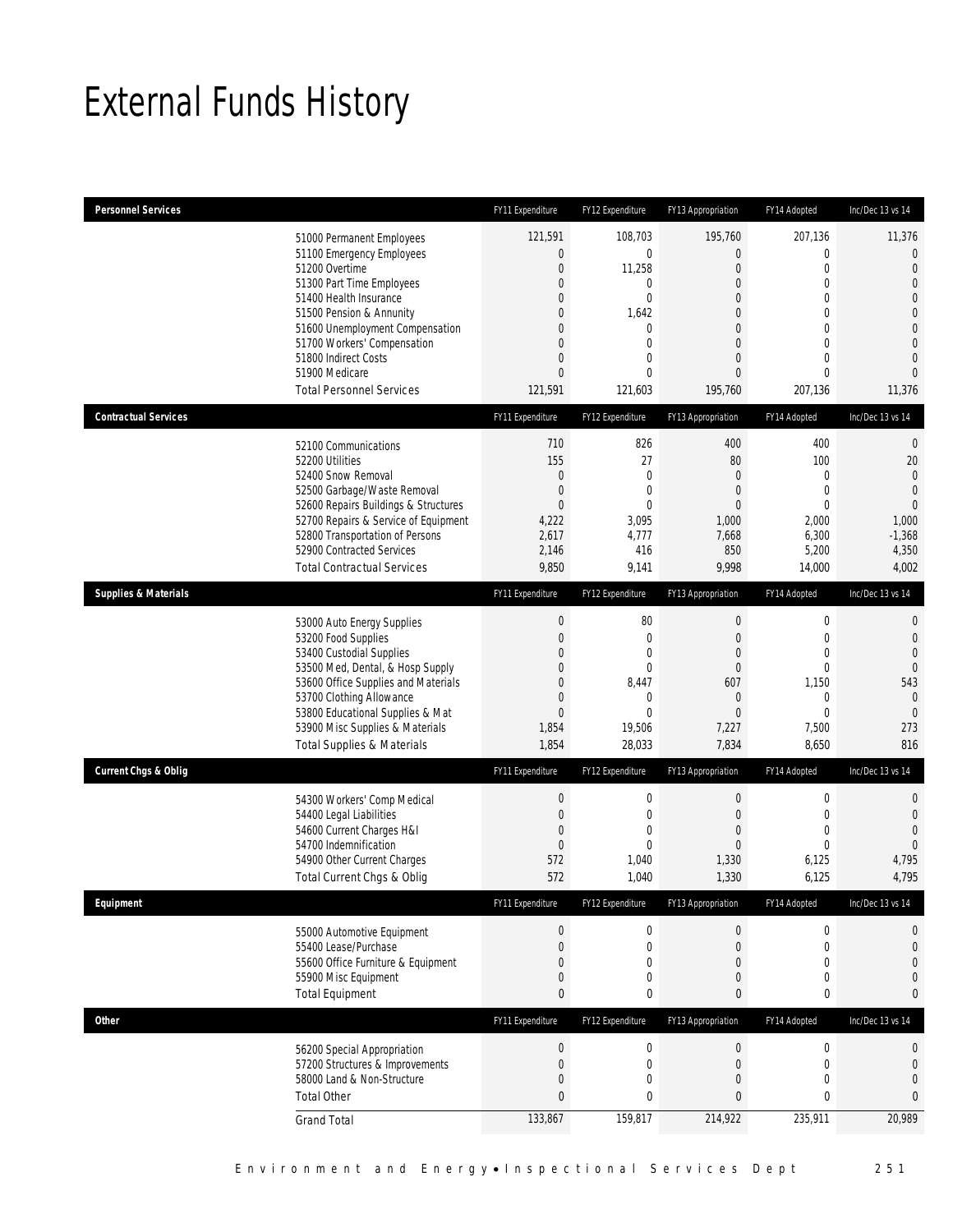# External Funds Personnel

| Title         | Union<br>Code | Grade | Position | FY14 Salary | Title                                                      | Union<br>Code | Grade | Position  | FY14 Salary                          |
|---------------|---------------|-------|----------|-------------|------------------------------------------------------------|---------------|-------|-----------|--------------------------------------|
| Admin Analyst | AFF           | 14    | 1.00     | 37,215      | Code Enforcement Officer<br><b>Total</b>                   | AFF           | 14A   | 1.00<br>2 | 41,592<br>78,808                     |
|               |               |       |          |             | <b>Adjustments</b><br>Differential Payments<br>Other       |               |       |           | $\mathbf{0}$<br>$\mathbf 0$          |
|               |               |       |          |             | Chargebacks<br>Salary Savings<br><b>FY14 Total Request</b> |               |       |           | 128,329<br>$\overline{0}$<br>207,137 |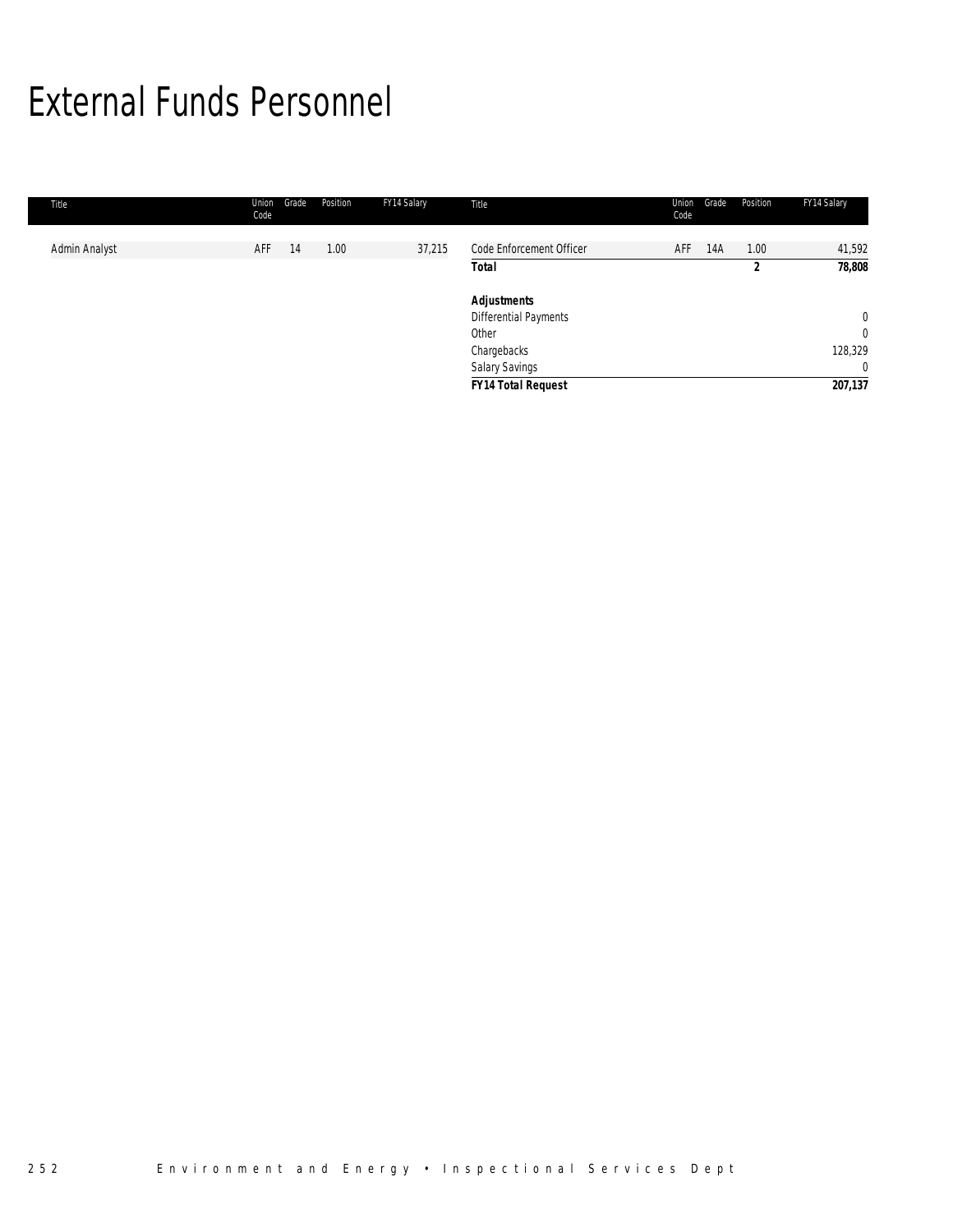## Program 1. Commissioner's Office

### *Bryan Glasscock, Commissioner Or***ga***niz***a***ti***on***: 260100*

### *Program Description*

The Commissioner's Office is responsible for overseeing daily Departmental Operations, including the development and implementation of an Automated Permitting and Inspection System (APIS). This system will provide for full online permitting and centralize the intake and scheduling of service requests and response to complaints. The permitting software solution will also be the framework for a permit management system involving all city agencies participating in the building permitting. This system will also enable ISD to share information among divisions by means of a centralized data management system. The Commissioner's Office coordinates all policy and planning functions, as well as focusing the Department's efforts to disseminate information in an understandable and timely manner. The Inspectional Services Department (ISD) is comprised of five regulatory divisions, namely, Building and Structures, Housing, Health, Environmental Services and Weights & Measures, whose aim is to protect and improve the quality of life for all City of Boston residents by effectively administering and enforcing regulations mandated by City and State governments.

| <b>Operating Budget</b> |                                     | Actual '11         | Actual '12         | Approp '13         | <b>Budget '14</b>  |
|-------------------------|-------------------------------------|--------------------|--------------------|--------------------|--------------------|
|                         | Personnel Services<br>Non Personnel | 409.710<br>215,583 | 532,844<br>287,092 | 366.965<br>300.675 | 386,250<br>274,849 |
|                         | Total                               | 625,293            | 819,936            | 667.640            | 661,099            |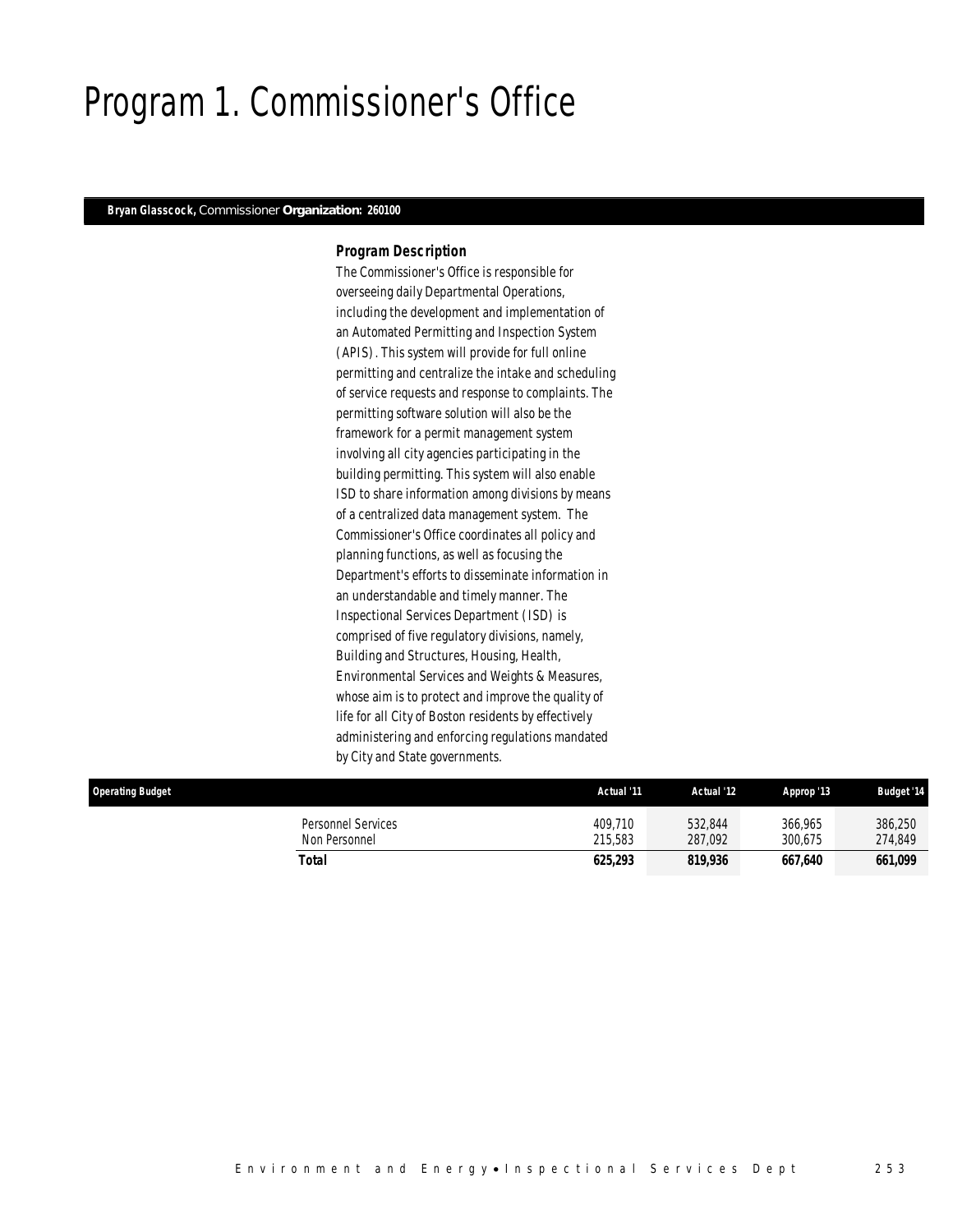# Program 2. Administration & Finance

### *Bryan Glasscock, Manager Organization: 260200*

### *Program Description*

The Administration and Finance program provides direction and supervision for Human Resources, Budget Management, Information Technology, and Legal Services. Human Resources directs the administration of all employee services, payroll, and labor relations. Budget provides fiscal oversight for the responsible management of the departmental non-personnel operating budget, in addition to asset/fleet management. Information Technology is responsible for maintaining the department's local area network, web page materials and Microsoft exchange server. Legal works with departmental field inspection divisions in enforcing State Building, Housing and Sanitary Codes, in addition to addressing distressed properties and processing property liens.

- To hear Zoning Board of Appeal cases in a timely manner.
- To improve responsiveness to constituent requests.

| <b>Performance Measures</b>                                                             | Actual '11             | Actual '12             | Projected '13          | Target '14             |
|-----------------------------------------------------------------------------------------|------------------------|------------------------|------------------------|------------------------|
| % constituent non-emergency requests<br>responded to within 2 business days             | 80%                    | 100%                   | 100%                   | 100%                   |
| % of ZBA Hearings scheduled between 60-90<br>days from receipt of completed application | 87%                    | 100%                   | 100%                   | 100%                   |
| Total constituent non-emergency requests<br>received                                    | 5,859                  | 5,677                  | 5.586                  | 7,000                  |
| <b>Operating Budget</b>                                                                 | Actual '11             | Actual '12             | Approp '13             | <b>Budget '14</b>      |
| Personnel Services<br>Non Personnel                                                     | 2.032.816<br>1,367,248 | 2.022.550<br>1,347,398 | 2.213.982<br>1.365.598 | 2,208,709<br>1,377,129 |
| Total                                                                                   | 3,400,064              | 3,369,948              | 3,579,580              | 3,585,838              |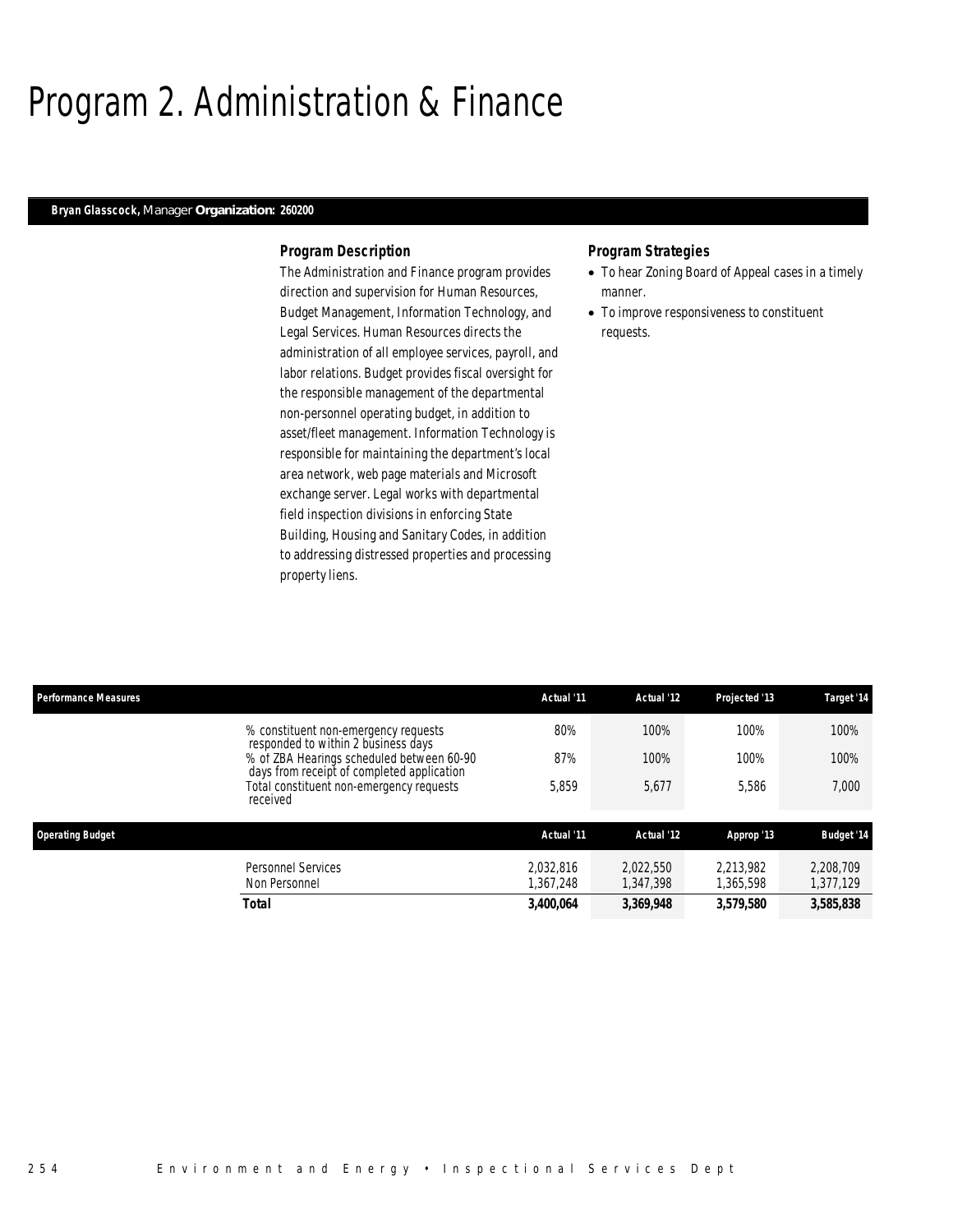## Program 3. Buildings & Structures

### *Gary P. Moccia, Manager Organization: 260300*

### *Program Description*

The Inspector of Buildings oversees all building permit application processing, plans and zoning reviews, field inspections, and the investigative and regulatory enforcement activities administered by the Department. The Buildings and Structures management staff is responsible for issuing building permits for repair and installation, certificates of occupancy, building licenses, and inspecting buildings for safety and compliance with the allowable uses and applicable laws and codes. The Plans and Zoning staff responds to all permit applications and reviews building plans for zoning compliance. Zoning Materials and Zoning Clinics are available at 1010 Massachusetts Avenue and neighborhood libraries to assist individuals and businesses. Building, Electrical and Mechanical inspectors inspect all construction or renovation work to ensure that proper safety standards are followed. Inspectors respond to all community complaints about non-permitted work and zoning violations, including the use of land and structures beyond the allowable use and occupancy.

- To ensure the safety of buildings by tracking their compliance with codes by means of scheduled inspections.
- To issue Certificates of Occupancy within 15 days of application.
- To process Buildings and Structures violations in an efficient manner.

| <b>Performance Measures</b> |                                                               | Actual '11           | Actual '12           | Projected '13        | Target '14           |
|-----------------------------|---------------------------------------------------------------|----------------------|----------------------|----------------------|----------------------|
|                             | % of final Certificates of Occupancy issued<br>within 15 days | 52%                  | 42%                  | 100%                 | 100%                 |
|                             | Building & Structures violations written                      | 1.259                | 1.437                | 1.747                | 1,600                |
|                             | Building, Electrical, and Mechanical inspections<br>performed | 54,273               | 55,987               | 51,013               | 50,000               |
|                             | Building, Electrical, and Mechanical permits<br>issued        | 36.301               | 27.057               | 20.445               | 40,000               |
| <b>Operating Budget</b>     |                                                               | Actual '11           | Actual '12           | Approp '13           | <b>Budget '14</b>    |
|                             | <b>Personnel Services</b><br>Non Personnel                    | 4.749.813<br>292.378 | 4.582.621<br>441.898 | 4.985.573<br>465,806 | 5.057.295<br>242,616 |
|                             | Total                                                         | 5.042.191            | 5.024.519            | 5.451.379            | 5,299,911            |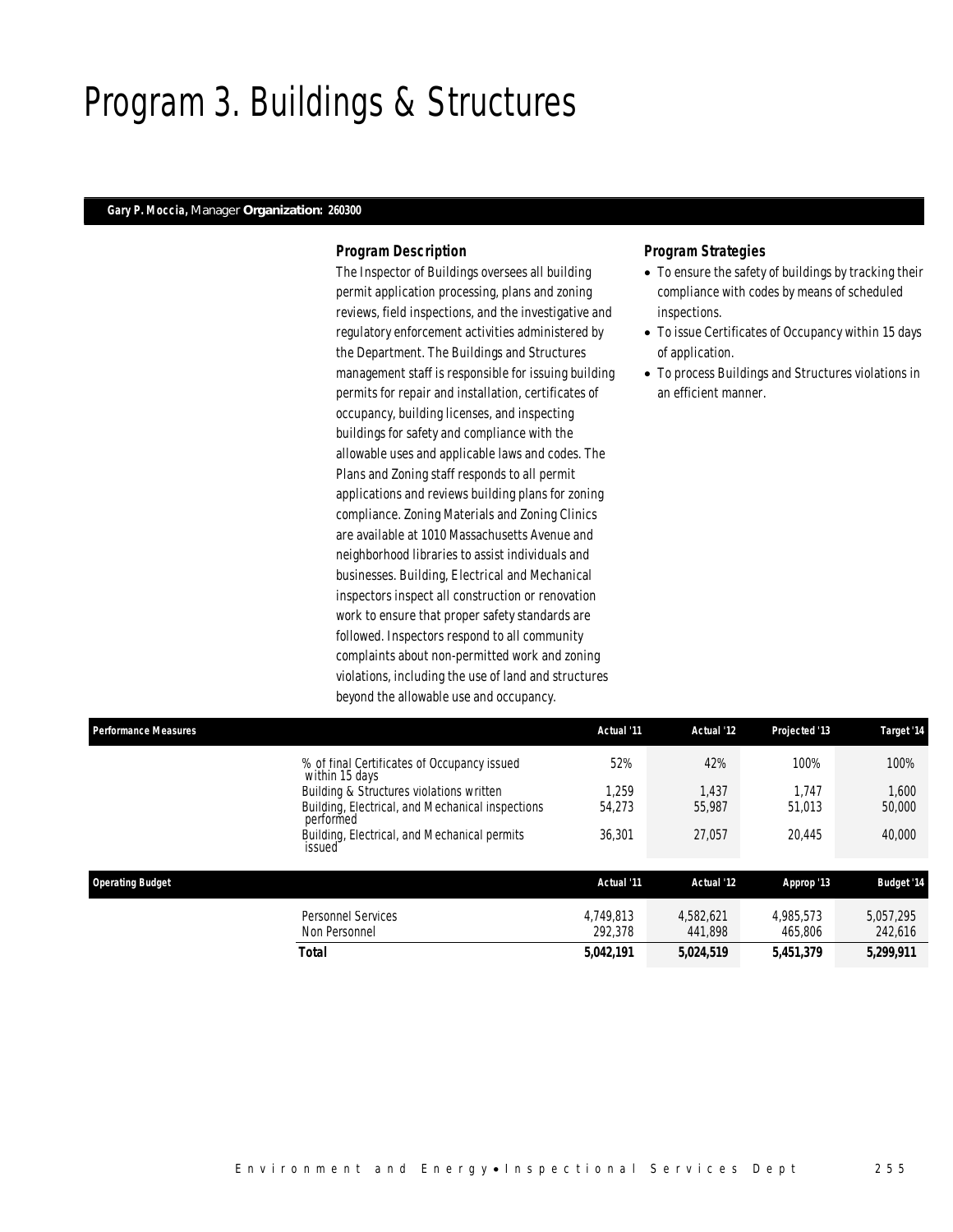## Program 4. Field Services

### *Bryan Glasscock, Manager Organization: 260400*

## *Program Description*

The Field Services program consists of four divisions: Health, Housing, Environmental Services and Weights & Measures. The Health Division's role is to protect the public health by permitting and inspecting food establishments, restaurants, caterers, health clubs, massage practitioners, and recreational camps. The Housing Division's role is to ensure the availability of clean, safe living conditions as required by the State Sanitary Code. The Environmental Services Division is responsible for the abatement and prevention of rodent infestation, the implementation of the City's site cleanliness ordinance, the boarding and securing of abandoned properties, and the coordination of the vacant lot maintenance program. The Code Enforcement Police, within the Environmental Services program, is responsible for preserving the cleanliness and environmental safety of the City. The Weights and Measures Division is charged with protecting consumers by ensuring accuracy in retail establishment pricing and proper readings on gas pumps, taxi meters, scales and fuel truck meters.

- To conduct compliance inspections annually for auto body and repair shops.
- To direct the cleaning of all vacant lots deemed to pose public health concerns.
- To ensure that tenants are provided with rental units which comply with building and sanitary codes.
- To inspect all food establishments; swimming pools, massage and bath facilities; recreational camps for children; and funeral home establishments, on a routine and complaint basis.
- To respond to cleanliness and environmental safety complaints within 48 hours.
- To respond to housing "no heat" complaints within 24 hours.

| Performance Measures                                             | Actual '11 | Actual '12 | Projected '13 | Target '14        |
|------------------------------------------------------------------|------------|------------|---------------|-------------------|
| % of "no heat" complaints responded to within<br>24 hours        | 100%       | 100%       | 96%           | 100%              |
| % of code enforcement complaints responded to<br>within 48 hours | 100%       | 100%       | 100%          | 100%              |
| Auto body and repair shops inspected                             | 514        | 829        | 787           | 650               |
| Code enforcement complaints received                             | 14.085     | 10.886     | 16,444        | 11,000            |
| Code enforcement complaints responded to<br>within 48 hours      | 14,085     | 10,886     | 16,444        | 11,000            |
| Code enforcement violations issued                               | 49,282     | 38,466     | 50,962        | 40,000            |
| Housing "no heat" complaints                                     | 1,043      | 811        | 1,071         | 900               |
| Rental inspection certificates issued by ISD                     | 1,352      | 1,807      | 2,382         | 3,750             |
| Rental inspections                                               | 1,551      | 2,360      | 2,358         | 3,750             |
| Total number of vacant lots reported                             | 129        | 209        | 186           | 100               |
| Vacant lots cleaned by ISD                                       | 38         | 27         | 4             | 10                |
| Vacant lots cleaned by owner                                     | 24         | 54         | 58            | 50                |
| <b>Operating Budget</b>                                          | Actual '11 | Actual '12 | Approp '13    | <b>Budget '14</b> |
| <b>Personnel Services</b>                                        | 6,032,786  | 5,949,319  | 6,035,502     | 6,777,473         |
| Non Personnel                                                    | 444,521    | 412,571    | 598,933       | 1,262,110         |
| Total                                                            | 6,477,307  | 6,361,890  | 6,634,435     | 8,039,583         |